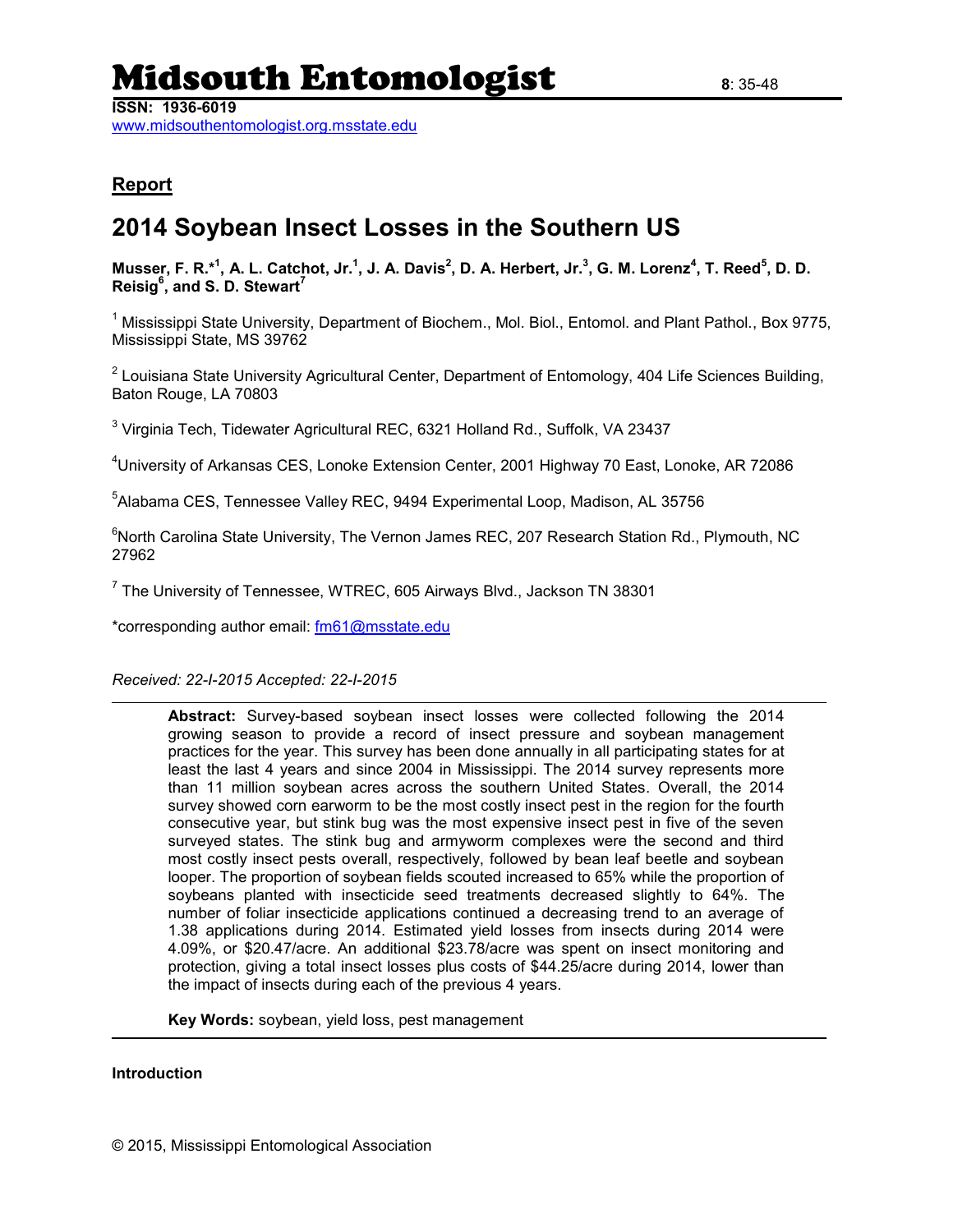Soybean losses have been compiled annually since 2004 in Mississippi (MS) [\(Musser and Catchot 2008\)](#page-4-0), 2008 in Tennessee (TN) [\(Musser et al. 2009\)](#page-4-1), 2009 in Arkansas (AR) [\(Musser et al. 2010\)](#page-4-2), and 2011 in Alabama (AL), Louisiana (LA), North Carolina (NC) and Virginia (VA) [\(Musser et al. 2012\)](#page-4-3). These surveybased losses provide an annual record of insect pressure and management decisions. While the costs and losses estimated for a pest in any given year are somewhat subjective, these losses provide an historical record of pest pressure and management practices and provide an estimate of the economic impact of the various soybean pests. Over time, the changes in estimated losses and insecticide applications provide a reliable record of shifts in pest spectrums and grower management.

#### **Materials and Methods**

An informal telephone or written survey was conducted with numerous crop consultants and extension personnel in the fall of the year. Surveyed people were those who actively scouted soybean fields and those who assisted growers in making soybean pest management decisions. These surveys were compiled and then combined with the author's own experience to estimate the various fields in the table. Acreage, yield and price data were drawn from Agricultural Statistics Service publications [\(USDA NASS\)](#page-4-4) before final estimates were published, so values in the tables may differ from final NASS values. The estimates were placed in an Excel spreadsheet (Microsoft Office 2013, Microsoft Corp.) to make the various calculations. Actual formulas used in the spreadsheet were published by Musser and Catchot [\(2008\)](#page-4-0). Additional columns added in 2013 were columns for acres above economic threshold (ET) and % acres above ET and these are defined in Musser et al. (2014).

#### **Results and Discussion**

Planted acreage and yields in the surveyed states were the highest recorded by this survey, but prices were lower, so total value was of soybeans harvested was less than in 2013. Overall yield losses plus control costs due to insects were relatively low in 2014, averaging \$32.89/acre. Scouting continued to increase across the region, and 65% of all soybean acres in the surveyed states were scouted by a paid consultant during 2014. This ranged from 90% of acres in Mississippi to 15% in North Carolina. The use of seed treatments in soybeans failed to increase for the first time since they were first reported in 2006, dropping from 66% during 2013 to 64% during 2014. The highest insect yield losses were reported from AR (6.83%) and the lowest losses were reported from VA (1.25%). The most pesticide applications were made in LA (2.34 applications) while the fewest were made in VA (0.08 applications) (Table 1). This was the fourth consecutive year that the number of foliar insecticide applications has decreased, going from 1.707 applications in 2011 to 1.382 applications in 2014.

As in every year since 2011, the first year this survey included the current seven states, corn earworm, *Helicoverpa zea* (Lepidoptera: Noctuidae), was the most expensive insect pest of soybean overall in terms of lost yield and control costs. However, corn earworm was the most expensive pest only in NC, while stink bugs (Hemiptera: Pentatomidae), which were second most expensive overall, were the most expensive pest in five of the seven states (all except NC and AR). Estimated losses and costs from corn earworm continued a decline that has been observed since 2011 and fell below \$10/acre for the first time during this period during 2014, compared to a peak estimate of \$22.58/acre in 2011. Stink bugs were the most frequently sprayed insect during 2014, receiving 0.42 applications per acre. Green stink bug, *Acrosternum hilare,* was the dominant stink bug species overall, and green and brown, *Euschistus servus,* stink bugs were the dominant species in all states. The armyworm complex, *Spodoptera spp*. (Lepidoptera: Noctuidae), was the third most expensive insect during 2014, sharply higher than in any of the previous three years. Bean leaf beetle, *Cerotoma trifurcata* (Coleoptera: Chrysomelidae) and soybean looper, *Chysodeixis includens* (Lepidoptera: Noctuidae), were the fourth and fifth most expensive pests, respectively, in 2014.

The kudzu bug, *Megacopta cribraria* (Hemiptera: Plataspidae), was surprisingly rare during 2014. As in previous years, it continued to spread into more regions during 2014, being found at levels above economic threshold in all surveyed states except Arkansas. However, it was only above economic threshold on 0.6% of all acreage throughout the region.

**Table 1.** Soybean management and losses in surveyed states, 2004-2014.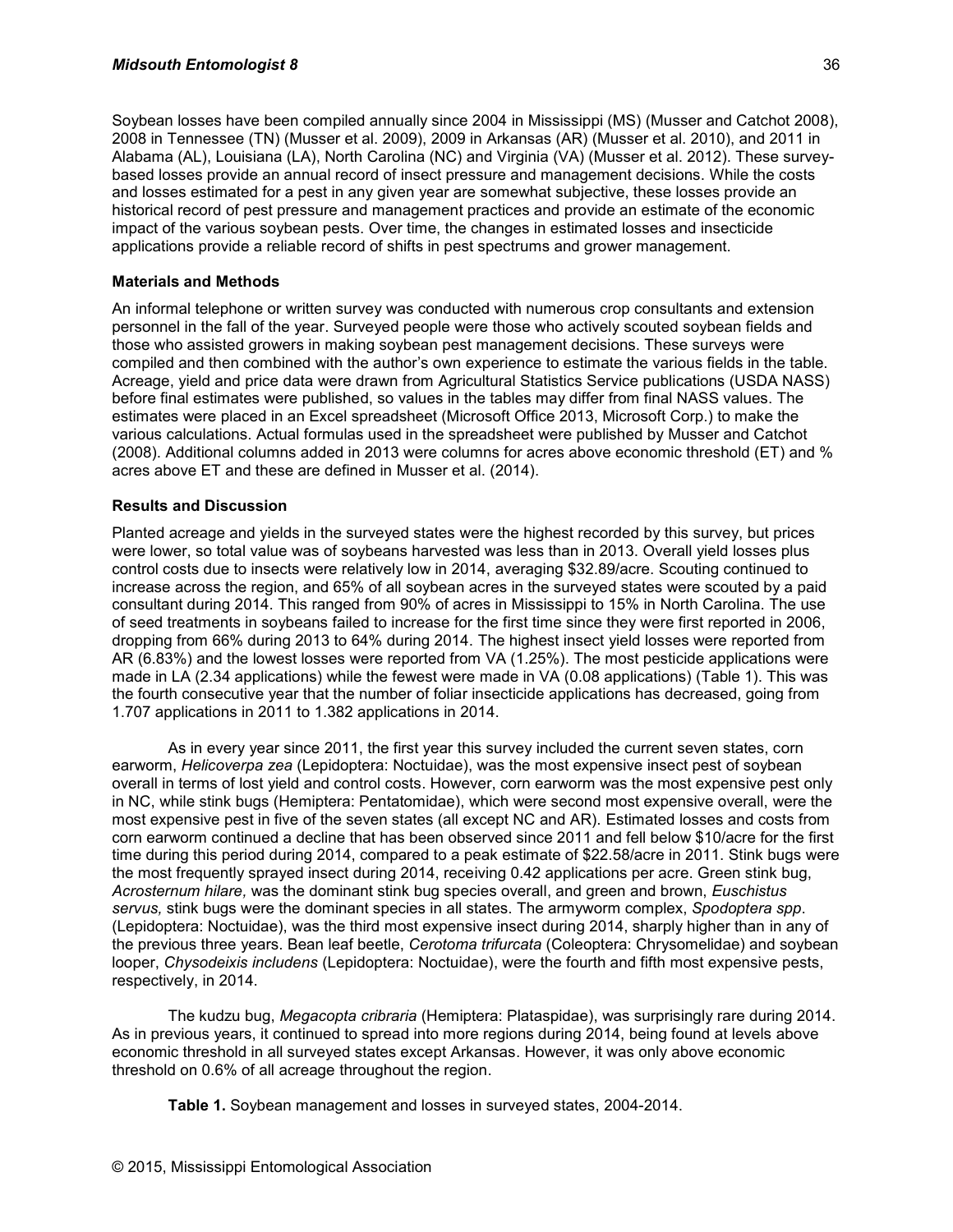| Year                   | $\%$     | % soybeans with | No. foliar   | % yield | $$$ loss +             |
|------------------------|----------|-----------------|--------------|---------|------------------------|
|                        | soybeans | insect. seed    | insecticide  | loss to | cost/acre <sup>1</sup> |
|                        | scouted  | treatment       | applications | insects |                        |
| <b>Combined States</b> |          |                 |              |         |                        |
| 2011-13                | 59       | 57              | 1.60         | 5.67    | 43.42                  |
| 2014                   | 65       | 64              | 1.38         | 4.09    | 32.89                  |
| Alabama                |          |                 |              |         |                        |
| 2011-13                | 41       | 20              | 0.46         | 3.46    | 27.12                  |
| 2014                   | 60       | 30              | 0.18         | 1.83    | 7.69                   |
| Arkansas               |          |                 |              |         |                        |
| 2009-10                | 63       | 46              | 1.36         | 8.97    | 46.33                  |
| 2011-13                | 72       | 70              | 1.41         | 8.61    | 63.29                  |
| 2014                   | 80       | 70              | 1.45         | 6.83    | 55.44                  |
| Louisiana              |          |                 |              |         |                        |
| 2011-13                | 75       | 87              | 3.93         | 3.04    | 55.88                  |
| 2014                   | 85       | 90              | 2.34         | 2.59    | 37.52                  |
| Mississippi            |          |                 |              |         |                        |
| 2004-07                | 15       | 1               | 1.19         | 6.74    | 26.16                  |
| 2008-10                | 68       | 62              | 2.29         | 4.69    | 39.79                  |
| 2011-13                | 83       | 83              | 1.65         | 4.35    | 42.88                  |
| 2014                   | 90       | 90              | 1.21         | 2.77    | 28.08                  |
| North Carolina         |          |                 |              |         |                        |
| 2011-13                | 14       | 11              | 1.50         | 5.53    | 39.87                  |
| 2014                   | 15       | 31              | 1.25         | 5.15    | 34.65                  |
| Tennessee              |          |                 |              |         |                        |
| 2008-10                | 33       | 47              | 0.75         | 5.40    | 27.09                  |
| 2011-13                | 43       | 50              | 0.91         | 3.88    | 27.48                  |
| 2014                   | 45       | 52              | 1.05         | 2.05    | 16.10                  |
| Virginia               |          |                 |              |         |                        |
| 2011-13                | 46       | 13              | 0.30         | 4.16    | 23.63                  |
| 2014                   | 30       | 25              | 0.08         | 1.25    | 7.21                   |

1 acre = 0.405 ha

#### **State Highlights**

**Alabama.** Insect pressure was light for the second consecutive year, with only 0.18 insecticide applications made, primarily for stink bugs and threecornered alfalfa hoppers.

**Arkansas.** Armyworm and bean leaf beetle pressure was high compared to previous years, but this was offset by lower pressure from other pests, so overall insect costs and losses were similar to their historic average.

**Louisiana***.* Insect costs plus losses were lower than during all three previous surveys, primarily from a sharp reduction in applications for stink bug and soybean looper.

**Mississippi***.* Overall insect costs plus losses were the lowest reported since 2006, and percent yield loss to insects was the lowest reported since the survey began in 2004.Stink bug, soybean looper and corn earworm were the most costly insects,

**North Carolina***.* Corn earworm remained the primary pest in 2014, but it was not as damaging as it was in 2013. All other pest pressure was also lower than 2013, leading to a reduction in the number of insecticide applications from 2.3 to 1.2.

**Tennessee***.* Insect losses were comparable to 2013. One notable trend was that automatic insecticide applications made when few insects were in the field was the second most common use of insecticides. Only stink bugs received more insecticides.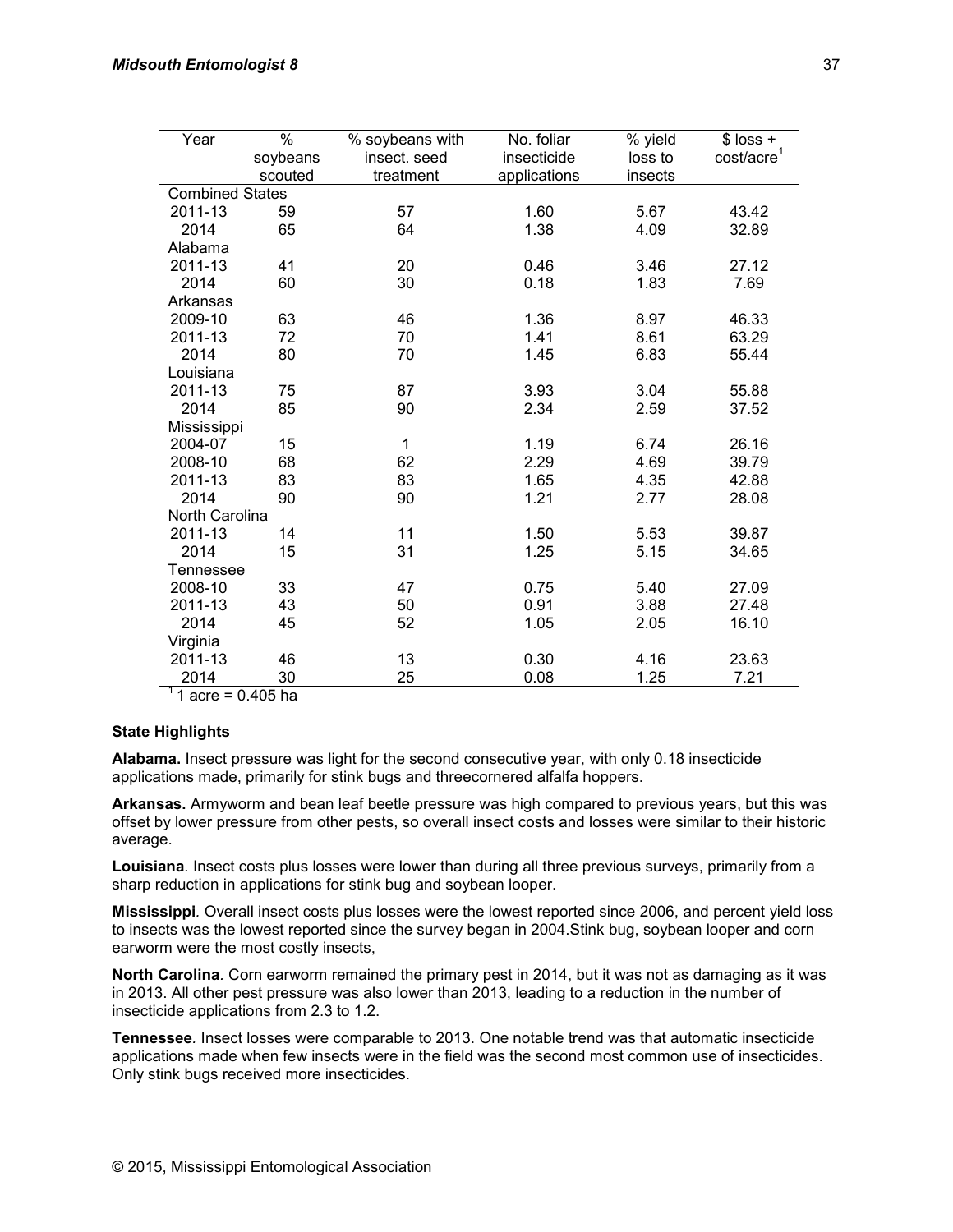**Virginia***.* Stink bugs caused most of the damage for the second consecutive year. Even this species was not very damaging as only 8% of the acreage was sprayed.

The complete data for each state and all states combined are in the appendices following this report.

#### **Acknowledgements**

The authors thank numerous crop consultants and extension service personnel in each state who provided input into these estimates. Without their input, these estimates would not have as much credibility.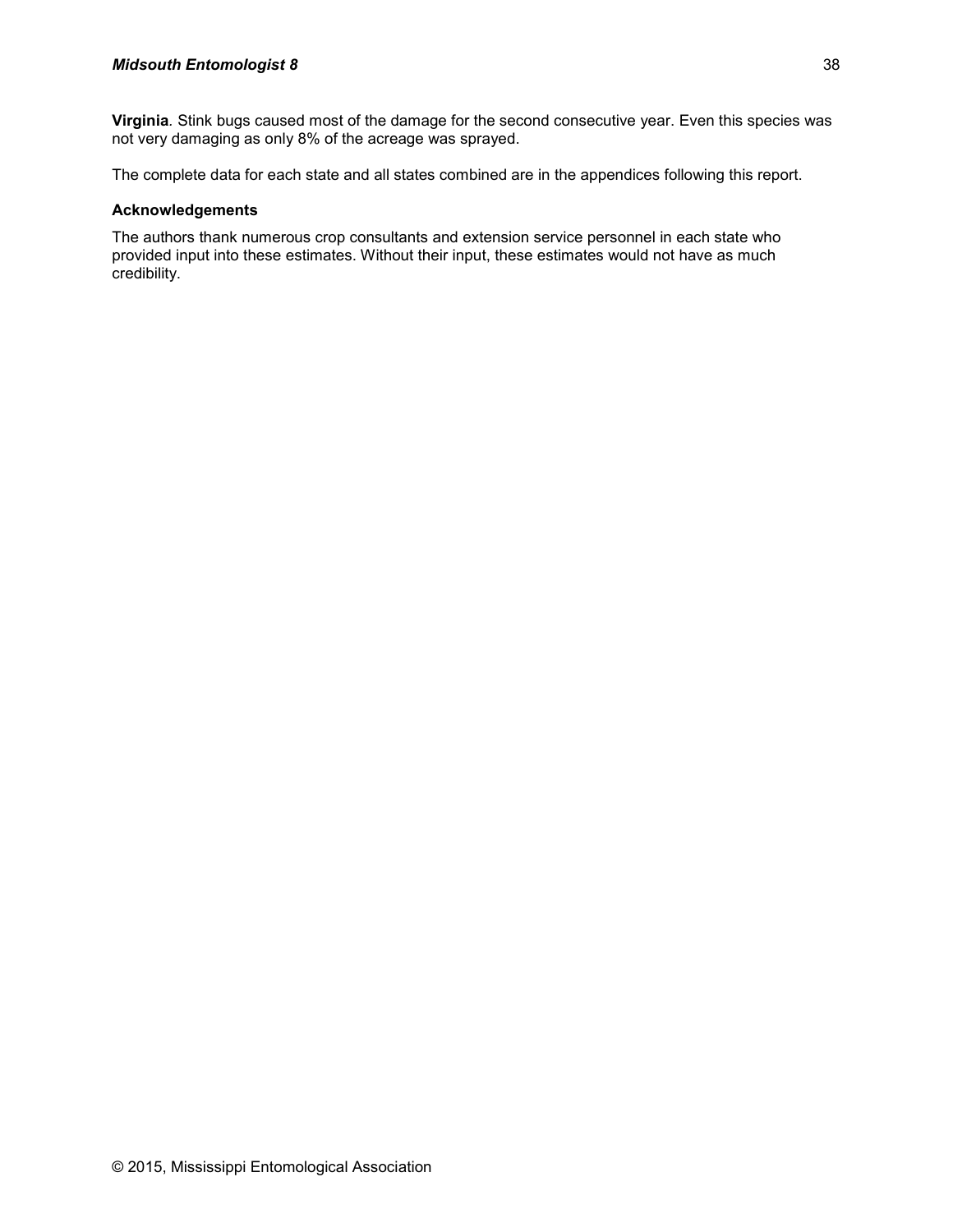**References**

<span id="page-4-0"></span>**Musser, F. R., and A. Catchot. 2008.** Mississippi soybean insect losses. Midsouth Entomol. 1: 29-36.

- <span id="page-4-1"></span>**Musser, F. R., S. D. Stewart, and A. L. Catchot, Jr. 2009.** 2008 soybean insect losses for Mississippi and Tennessee. Midsouth Entomol. 2: 42-46.
- <span id="page-4-2"></span>**Musser, F. R., G. M. Lorenz, S. D. Stewart, and A. L. Catchot, Jr. 2010.** 2009 soybean insect losses for Mississippi, Tennessee, and Arkansas. Midsouth Entomol. 3: 48-54.
- <span id="page-4-3"></span>**Musser, F. R., A. L. Catchot, Jr., J. A. Davis, D. A. Herbert, Jr., B. R. Leonard, G. M. Lorenz, T. Reed, D. D. Reisig, and S. D. Stewart. 2012.** 2011 soybean insect losses in the southern US. Midsouth Entomol. 5: 11-22.
- <span id="page-4-4"></span>**Musser, F. R., A. L. Catchot, Jr., J. A. Davis, D. A. Herbert, Jr., G. M. Lorenz, T. Reed, D. D. Reisig, and S. D. Stewart. 2014.** 2013 soybean insect losses in the southern US. Midsouth Entomol. 7: 15-28.
- **USDA NASS.** NASS Data and Statistics,

[http://www.nass.usda.gov/Data\\_and\\_Statistics/Quick\\_Stats/index.asp.](http://www.nass.usda.gov/Data_and_Statistics/Quick_Stats/index.asp)

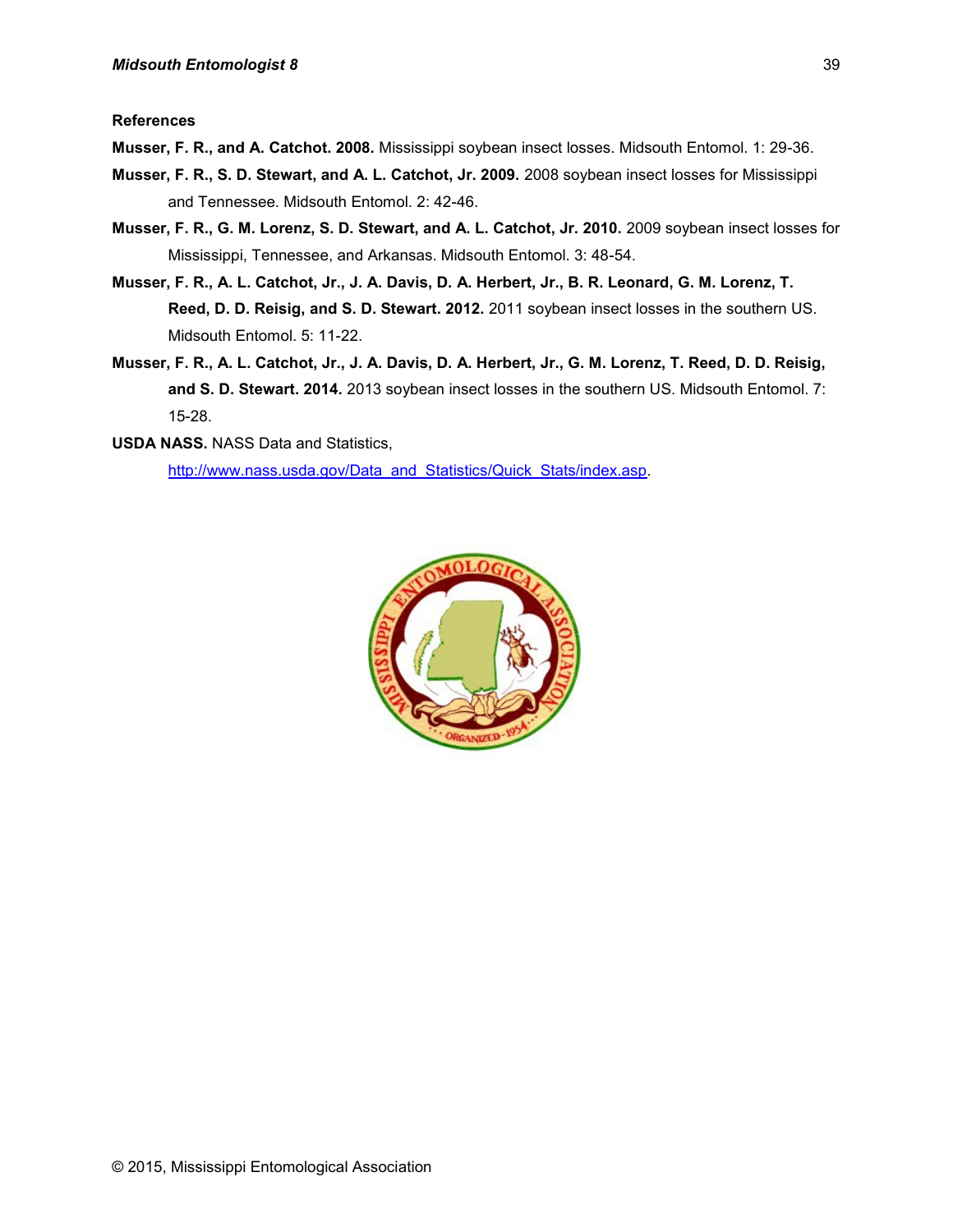#### **List of Appendices**

**Appendix 1.** Overall soybean insect losses from seven surveyed southern states, 2014.

**Appendix 2.** Alabama soybean insect losses, 2014.

**Appendix 3.** Arkansas soybean insect losses, 2014.

**Appendix 4.** Louisiana soybean insect losses, 2014.

**Appendix 5.** Mississippi soybean insect losses, 2014.

**Appendix 6.** North Carolina soybean insect losses, 2014.

**Appendix 7.** Tennessee soybean insect losses, 2014.

**Appendix 8.** Virginia soybean insect losses, 2014.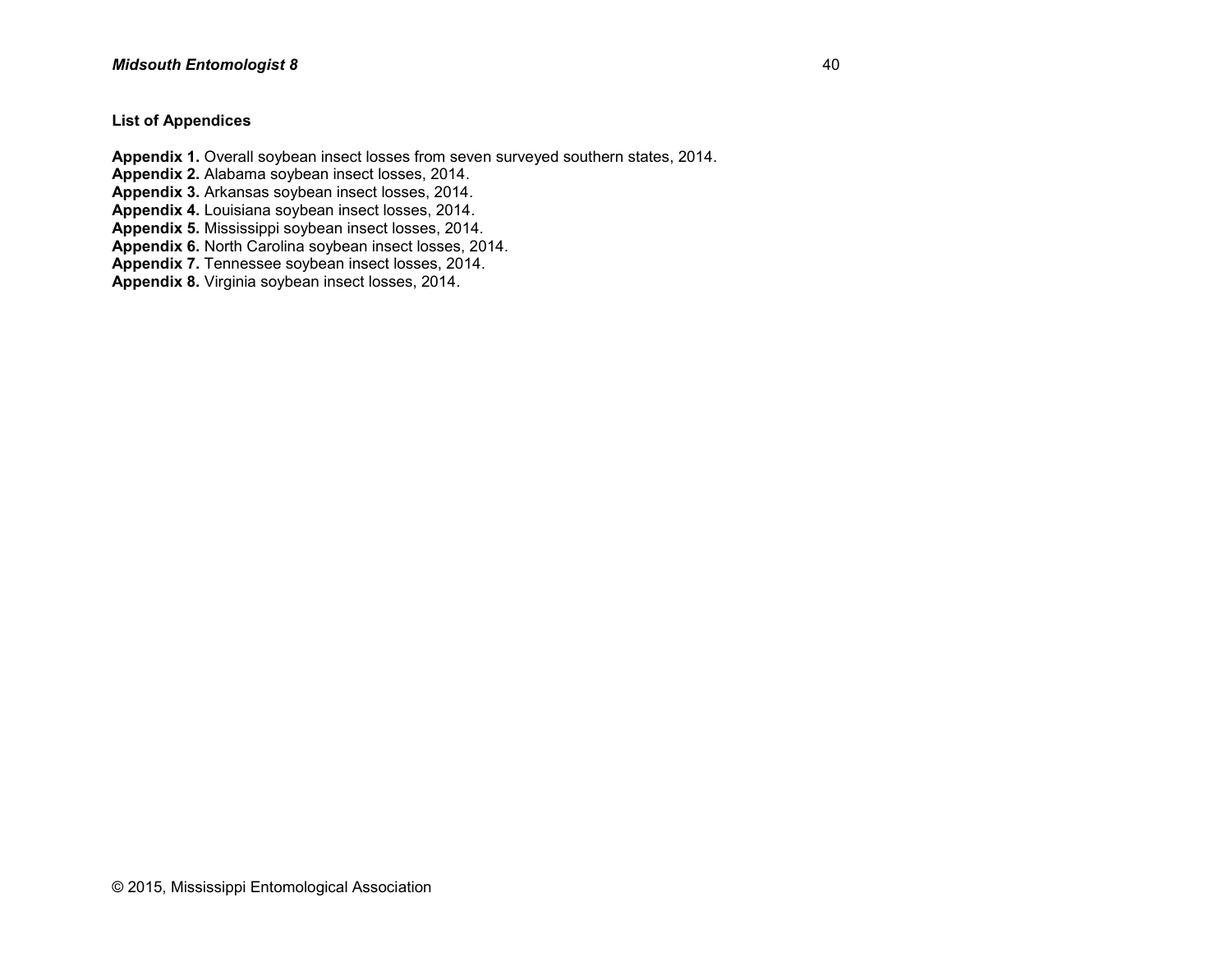**Appendix 1.** Overall soybean insect losses from seven surveyed southern states, 2014.

|                               |                |          |                     |          |                 |         | # of       |             | $%$ loss | # of apps per |           |           |                       |               |          |                       |
|-------------------------------|----------------|----------|---------------------|----------|-----------------|---------|------------|-------------|----------|---------------|-----------|-----------|-----------------------|---------------|----------|-----------------------|
|                               |                |          | % Acres Acres above | % Acres  | Acres           | % Acres | apps/acres | Cost of 1   | per acre | total soy     |           |           | Overall % bushel lost |               | $Loss +$ | % Total               |
| Pest                          | Acres Infested | Infested | ET                  | above ET | Treated         | Treated | treated    | Insecticide | infested | acres         | cost/acre | reduction | per pest              | Loss + Cost   |          | Cost/acre Loss + Cost |
| Armyw orm complex             | 4,206,931      | 37.4%    | 1,650,289           |          | 14.7% 2,185,289 | 19.4%   | 1.02       | \$8.96      | 1.922    | 0.198         | \$1.77    | 0.72%     | 3,954,298             | \$60,442,020  | \$5.37   | 16.3%                 |
| <b>Banded Cucumber Beetle</b> | 1,775,000      | 15.8%    | $\Omega$            | 0.0%     | $\Omega$        | 0.0%    | 0.00       | \$0.00      | 0.001    | 0.000         | \$0.00    | 0.00%     | 1.223                 | \$12,516      | \$0.00   | 0.0%                  |
| <b>Bean Leaf Beetle</b>       | 7.452.952      | 66.2%    | 692.445             |          | 15.0% 2.217.500 | 19.7%   | 1.10       | \$8.14      | 0.572    | 0.218         | \$1.77    | 0.38%     | 2.085.055             | \$41.274.345  | \$3.67   | 11.2%                 |
| <b>Blister Beetle</b>         | 570,036        | 5.1%     | 33,500              | 0.3%     | 50,000          | 0.4%    | 1.00       | \$3.00      | 0.000    | 0.004         | \$0.01    | 0.00%     |                       | \$150,013     | \$0.01   | 0.0%                  |
| Corn Earw orm                 | 3,921,827      | 34.9%    | 377,533             |          | 12.2% 2,075,250 | 18.4%   | 1.00       | \$12.58     | 3.412    | 0.184         | \$2.32    | 1.19%     | 6.545.064             | \$93,107,107  | \$8.28   | 25.2%                 |
| Cutw orms                     | 482,000        | 4.3%     | 10,000              | 0.1%     | 20,400          | 0.2%    | 1.00       | \$3.08      | 0.000    | 0.002         | \$0.01    | 0.00%     | 39                    | \$63.301      | \$0.01   | 0.0%                  |
| Dectes Stem Borer             | 6.062.500      | 53.9%    | $\mathbf{0}$        | 0.0%     | 338,000         | 3.0%    | 1.00       | \$3.04      | 0.518    | 0.030         | \$0.09    | 0.28%     | 1,537,266             | \$16,763,639  | \$1.49   | 4.5%                  |
| Garden Webw orms              | 936,007        | 8.3%     | 83,700              | 0.7%     | 83,700          | 0.7%    | 1.00       | \$3.00      | 0.014    | 0.007         | \$0.02    | 0.00%     | 6,603                 | \$318,688     | \$0.03   | 0.1%                  |
| <b>Grape Colaspis</b>         | 4,221,141      | 37.5%    | $\Omega$            | 0.0%     | 1,500           | 0.0%    | 1.00       | \$9.00      | 0.005    | 0.000         | \$0.00    | 0.00%     | 11,323                | \$129,400     | \$0.01   | 0.0%                  |
| Grasshopper                   | 5,605,160      | 49.8%    | 148.381             | 1.3%     | 138,500         | 1.2%    | 1.00       | \$7.12      | 0.096    | 0.012         | \$0.09    | 0.05%     | 262,903               | \$3,677,067   | \$0.33   | 1.0%                  |
| Green Cloverw orm             | 9,119,092      | 81.1%    | 358.736             | 3.2%     | 368.222         | 3.3%    | 1.00       | \$8.86      | 0.249    | 0.033         | \$0.29    | 0.20%     | 1.108.499             | \$14,608,574  | \$1.30   | 3.9%                  |
| Kudzu Bug                     | 889.171        | 7.9%     | 65.388              | 0.6%     | 49.460          | 0.4%    | 1.00       | \$7.98      | 0.222    | 0.004         | \$0.04    | 0.02%     | 96.558                | \$1.383.221   | \$0.12   | 0.4%                  |
| Lesser Cornstalk Borer        | 378,500        | 3.4%     | $\mathbf{0}$        | 0.0%     | $\theta$        | 0.0%    | 0.00       | \$0.00      | 0.046    | 0.000         | \$0.00    | 0.00%     | 8,559                 | \$87,614      | \$0.01   | 0.0%                  |
| Mexican Bean Beetle           | 332,588        | 3.0%     | $\Omega$            | 0.0%     | 0               | 0.0%    | 0.00       | \$0.00      | 0.000    | 0.000         | \$0.00    | 0.00%     | 0                     | \$0           | \$0.00   | 0.0%                  |
| Potato Leafhopper             | 4,218,195      | 37.5%    | $\Omega$            | 0.0%     | 25.000          | 0.2%    | 1.00       | \$8.00      | 0.000    | 0.002         | \$0.02    | 0.00%     | $\Omega$              | \$200,000     | \$0.02   | 0.1%                  |
| Saltmarsh Caterpillar         | 3,294,368      | 29.3%    | 55,000              | 0.5%     | 55,000          | 0.5%    | 1.00       | \$12.09     | 0.065    | 0.005         | \$0.06    | 0.02%     | 103,935               | \$1,728,878   | \$0.15   | 0.5%                  |
| Soybean Aphid                 | 289,500        | 2.6%     | 1,000               | 0.0%     | 350             | 0.0%    | 1.00       | \$7.64      | 0.007    | 0.000         | \$0.00    | 0.00%     | 978                   | \$12,688      | \$0.00   | 0.0%                  |
| Soybean Looper                | 4,659,988      | 41.4%    | 1,047,581           |          | 9.3% 1.084,073  | 9.6%    | 1.00       | \$13.77     | 0.956    | 0.096         | \$1.33    | 0.40%     | 2,178,964             | \$37,229,155  | \$3.31   | 10.1%                 |
| <b>Spider Mites</b>           | 342,933        | 3.0%     | 2.500               | 0.0%     | 2.500           | 0.0%    | 1.00       | \$0.00      | 0.003    | 0.000         | \$0.00    | 0.00%     | 489                   | \$5,006       | \$0.00   | 0.0%                  |
| Spotted Cucumber Beetle       | 6,333,032      | 56.3%    | $\Omega$            | 0.0%     | 4,500           | 0.0%    | 1.00       | \$9.00      | 0.015    | 0.000         | \$0.00    | 0.01%     | 46.465                | \$516,116     | \$0.05   | 0.1%                  |
| Stink Bugs (see box below)    | 9,041,692      | 80.4%    | 3,115,618           |          | 27.7% 3,648,764 | 32.4%   | 1.30       | \$8.34      | 0.788    | 0.421         | \$3.51    | 0.63%     | 3,486,53              | \$75,171,442  | \$6.68   | 20.3%                 |
| Threecornered Alfalfa Hopper  | 8,440,478      | 75.0%    | 947,000             | 8.4%     | 880,000         | 7.8%    | 1.00       | \$8.93      | 0.139    | 0.078         | \$0.70    | 0.10%     | 575.552               | \$13,748,829  | \$1.22   | 3.7%                  |
| Thrips                        | 8,899,088      | 79.1%    | $\mathbf{0}$        | 0.0%     | 52,500          | 0.5%    | 1.00       | \$7.31      | 0.017    | 0.005         | \$0.03    | 0.01%     | 73,366                | \$1,134,723   | \$0.10   | 0.3%                  |
| <b>Trochanter Mealybug</b>    | 400            | 0.0%     | $\Omega$            | 0.0%     | $\Omega$        | 0.0%    | 0.00       | \$0.00      | 0.300    | 0.000         | \$0.00    | 0.00%     | 59                    | \$601         | \$0.00   | 0.0%                  |
| Velvetbean Caterpillar        | 1,405,970      | 12.5%    | 315,000             | 2.8%     | 312,000         | 2.8%    | 1.00       | \$7.14      | 0.600    | 0.028         | \$0.20    | 0.08%     | 412.685               | \$6,450,723   | \$0.57   | 1.7%                  |
| Other                         | 700            | 0.0%     | $\Omega$            | 0.0%     | 600,000         | 5.3%    | 1.00       | \$3.00      | 0.000    | 0.053         | \$0.16    | 0.00%     |                       | \$1,800,000   | \$0.16   | 0.5%                  |
|                               |                |          |                     |          |                 |         |            |             |          | 1.382         | \$12.42   | 4.09%     | 22.496.417            | \$370.015.665 | \$32.89  | 100.0%                |

| Data Input                |            | Yield & Management Results     |             |                                         | <b>Economic Results</b> |          | <b>Stink Bug Composition</b> |         |  |
|---------------------------|------------|--------------------------------|-------------|-----------------------------------------|-------------------------|----------|------------------------------|---------|--|
| <b>State</b>              | Combined   | <b>Total Bushels Harvested</b> | 527.750.000 |                                         | Total                   | Per Acre | <b>Species</b>               | % of SB |  |
| Year                      | 2014       | Total Bushels Lost to Insects  | 22.496.417  | Foliar Insecticides Costs \$139,743,335 |                         | \$12.42  | Brow n                       | 29.5    |  |
| <b>Total Acres</b>        | 11,250,000 | Percent Yield Loss             | 4.09%       | Seed Treatment Costs                    | \$77.185.244            | \$6.86   | Brow n Marmorated            | 0.7     |  |
| Yield/acre                | 46.91      | Yield w/o Insects              | 48.91       | Scouting costs                          | \$50,590,907            | \$4.50   | Green                        | 56.8    |  |
| Price/Bushel              | \$10.24    | Ave. # Spray Applications      | 1.382       | <b>Total Costs</b>                      | \$267.519.487           | \$23.78  | Redbanded                    | 3.3     |  |
| % Acres Scouted           | 65         | Seed Treated Acres             | 7.203.700   | Yield Lost to insects                   | \$230,272,330           | \$20.47  | Redshouldered                | 0.9     |  |
| Scouting Fee/scouted acre | \$6.95     | <b>Scouted Acres</b>           | 7,279,500   | Total Losses + Costs                    | \$497,791,816           | \$44.25  | Southern Green               | 8.7     |  |
| % Acres Insect Seed Trt.  | 64         |                                |             |                                         |                         |          | Total                        | 100     |  |
| Seed Trt Cost/treated ac  | \$10.71    |                                |             |                                         |                         |          |                              |         |  |

| Data Input                |            | <b>Yield &amp; Management Results</b> |             |  |                                         | <b>Economic Results</b> |          | <b>Stink Bug Composition</b> |                   |         |
|---------------------------|------------|---------------------------------------|-------------|--|-----------------------------------------|-------------------------|----------|------------------------------|-------------------|---------|
| State                     | Combined   | <b>Total Bushels Harvested</b>        | 527.750.000 |  |                                         | Total                   | Per Acre |                              | Species           | % of SB |
| Year                      | 2014       | Total Bushels Lost to Insects         | 22.496.417  |  | Foliar Insecticides Costs \$139,743,335 |                         | \$12.42  |                              | Brow n            | 29.5    |
| <b>Total Acres</b>        | 11,250,000 | Percent Yield Loss                    | 4.09%       |  | Seed Treatment Costs                    | \$77.185.244            | \$6.86   |                              | Brow n Marmorated | 0.7     |
| Yield/acre                | 46.91      | Yield w/o Insects                     | 48.91       |  | Scouting costs                          | \$50,590,907            | \$4.50   |                              | Green             | 56.8    |
| Price/Bushel              | \$10.24    | Ave. # Spray Applications             | 1.382       |  | <b>Total Costs</b>                      | \$267.519.487           | \$23.78  |                              | Redbanded         | 3.3     |
| % Acres Scouted           | 65         | Seed Treated Acres                    | 7.203.700   |  | Yield Lost to insects                   | \$230.272.330           | \$20.47  |                              | Redshouldered     | 0.9     |
| Scouting Fee/scouted acre | \$6.95     | <b>Scouted Acres</b>                  | 7,279,500   |  | Total Losses + Costs                    | \$497.791.816           | \$44.25  |                              | Southern Green    | 8.7     |

| $\mathbf{v}$<br>0.070         | vvv.vvv<br>0.000 | <b></b> v | wu.uu<br>v.vvv            | v.vov                   | <b>wv.iv</b> | v.vv /v |                   | $v \cdot v$  |
|-------------------------------|------------------|-----------|---------------------------|-------------------------|--------------|---------|-------------------|--------------|
|                               |                  |           |                           | 1.382                   | \$12.42      | 4.09%   | 22,496,417        | \$370,0      |
| Yield & Management Results    |                  |           |                           | <b>Economic Results</b> |              |         |                   | Stink Bug Co |
| Total Bushels Harvested       | 527,750,000      |           |                           | Total                   | Per Acre     |         | <b>Species</b>    |              |
| Total Bushels Lost to Insects | 22.496.417       |           | Foliar Insecticides Costs | \$139.743.335           | \$12.42      |         | Brow n            |              |
| Percent Yield Loss            | 4.09%            |           | Seed Treatment Costs      | \$77,185,244            | \$6.86       |         | Brow n Marmorated |              |
| Yield w/o Insects             | 48.91            |           | Scouting costs            | \$50,590,907            | \$4.50       |         | Green             |              |
| Ave. # Spray Applications     | 1.382            |           | <b>Total Costs</b>        | \$267,519,487           | \$23.78      |         | Redbanded         |              |
| Seed Treated Acres            | 7,203,700        |           | Yield Lost to insects     | \$230,272,330           | \$20.47      |         | Redshouldered     |              |
| Scouted Acres                 | 7.279.500        |           | Total Losses + Costs      | \$497.791.816           | \$44.25      |         | Southern Green    |              |
|                               |                  |           |                           |                         |              |         |                   |              |

| <b>Stink Bug Composition</b> |         |
|------------------------------|---------|
| Species                      | % of SB |
| Brow n                       | 29.5    |
| Brow n Marmorated            | 0.7     |
| Green                        | 56.8    |
| Redbanded                    | 3.3     |
| Redshouldered                | 0.9     |
| Southern Green               | 8.7     |
| ntal                         |         |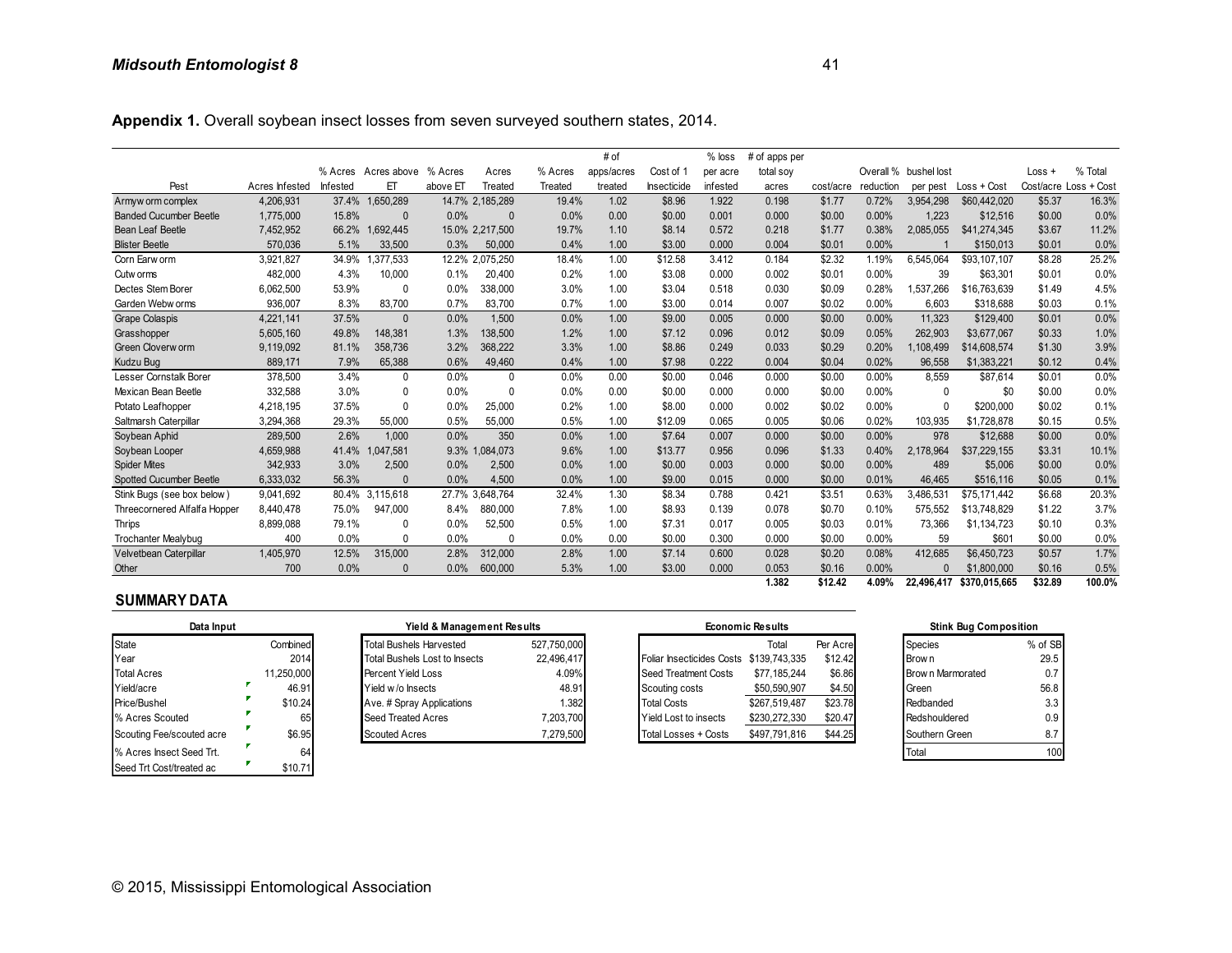**Appendix 2.** Alabama soybean insect losses, 2014.

| Appendix 2. Alabama soybean insect losses, 2014. |                |          |              |                                                                        |              |                       |                |                                  |          |                         |                    |           |                       |                              |                |         |
|--------------------------------------------------|----------------|----------|--------------|------------------------------------------------------------------------|--------------|-----------------------|----------------|----------------------------------|----------|-------------------------|--------------------|-----------|-----------------------|------------------------------|----------------|---------|
|                                                  |                |          |              |                                                                        |              |                       | # of           |                                  | $%$ loss | # of apps per           |                    |           |                       |                              |                |         |
|                                                  |                | % Acres  | Acres        | % Acres                                                                | Acres        | % Acres               | apps/acres     | Cost of 1                        | per acre | total soy               |                    |           | Overall % bushel lost |                              | $Loss +$       | % Total |
| Pest                                             | Acres Infested | Infested | above ET     | above ET                                                               | Treated      | Treated               | treated        | Insecticide                      | infested | acres                   | cost/acre          | reduction | per pest              | $Loss + Cost$                | Cost/acre Loss | + Cost  |
| Armyw orm complex                                | 200,000        | 39.2%    | 20,000       | 3.9%                                                                   | 15,000       | 2.9%                  | 1              | \$8.50                           | 0.25     | 0.029                   | \$0.25             | 0.10%     | 16,808                | \$295,577                    | \$0.58         | 7.5%    |
| <b>Banded Cucumber Beetle</b>                    | $\Omega$       | 0.0%     | $\Omega$     | 0.0%                                                                   | $\mathbf{0}$ | 0.0%                  | 0              | \$0.00                           | 0.00     | 0.000                   | \$0.00             | 0.00%     | $\Omega$              | \$0                          | \$0.00         | 0.0%    |
| Bean Leaf Beetle                                 | 400,000        | 78.4%    | $\Omega$     | 0.0%                                                                   | $\Omega$     | 0.0%                  | $\mathbf{0}$   | \$0.00                           | 0.00     | 0.000                   | \$0.00             | 0.00%     | $\Omega$              | \$0                          | \$0.00         | 0.0%    |
| <b>Blister Beetle</b>                            | 200,000        | 39.2%    | $\Omega$     | 0.0%                                                                   | $\Omega$     | 0.0%                  | $\mathbf{0}$   | \$0.00                           | 0.00     | 0.000                   | \$0.00             | 0.00%     | $\Omega$              | \$0                          | \$0.00         | 0.0%    |
| Corn Earw orm                                    | 50,000         | 9.8%     | 500          | 0.1%                                                                   | 250          | 0.0%                  | $\overline{1}$ | \$8.50                           | 0.00     | 0.000                   | \$0.00             | 0.00%     | $\mathbf{0}$          | \$2,125                      | \$0.00         | 0.1%    |
| Cutw orms                                        | 25,000         | 4.9%     | $\mathbf{0}$ | 0.0%                                                                   | 0            | 0.0%                  | 0              | \$0.00                           | 0.00     | 0.000                   | \$0.00             | 0.00%     | 0                     | \$0                          | \$0.00         | 0.0%    |
| Dectes Stem Borer                                | 0              | 0.0%     | $\Omega$     | 0.0%                                                                   | $\Omega$     | 0.0%                  | $\mathbf 0$    | \$0.00                           | 0.00     | 0.000                   | \$0.00             | 0.00%     | $\Omega$              | \$0                          | \$0.00         | 0.0%    |
| Garden Webw orms                                 | $\Omega$       | 0.0%     | $\mathbf{0}$ | 0.0%                                                                   | $\Omega$     | 0.0%                  | $\mathbf 0$    | \$0.00                           | 0.00     | 0.000                   | \$0.00             | 0.00%     | $\Omega$              | \$0                          | \$0.00         | 0.0%    |
| <b>Grape Colaspis</b>                            | $\Omega$       | 0.0%     | $\Omega$     | 0.0%                                                                   | $\Omega$     | 0.0%                  | $\mathbf{0}$   | \$0.00                           | 0.00     | 0.000                   | \$0.00             | 0.00%     | $\Omega$              | \$0                          | \$0.00         | 0.0%    |
| Grasshopper                                      | 510,000        | 100.0%   | 4.000        | 0.8%                                                                   | 6.000        | 1.2%                  | $\mathbf 1$    | \$8.50                           | 0.20     | 0.012                   | \$0.10             | 0.20%     | 34.288                | \$393,878                    | \$0.77         | 10.0%   |
| Green Cloverworm                                 | 510,000        | 100.0%   | $\mathbf{0}$ | 0.0%                                                                   | 2.500        | 0.5%                  | 1              | \$8.50                           | 0.00     | 0.005                   | \$0.04             | 0.00%     | 171                   | \$22,964                     | \$0.05         | 0.6%    |
| Kudzu Bug                                        | 200,000        | 39.2%    | 5,000        | 1.0%                                                                   | 6,000        | 1.2%                  | $\overline{1}$ | \$8.50                           | 0.50     | 0.012                   | \$0.10             | 0.20%     | 33,615                | \$387,155                    | \$0.76         | 9.9%    |
| Lesser Cornstalk Borer                           | 30.000         | 5.9%     | $\Omega$     | 0.0%                                                                   | $\Omega$     | 0.0%                  | $\mathbf{0}$   | \$0.00                           | 0.00     | 0.000                   | \$0.00             | 0.00%     | $\Omega$              | \$0                          | \$0.00         | 0.0%    |
| Mexican Bean Beetle                              | $\Omega$       | 0.0%     | $\Omega$     | 0.0%                                                                   | $\Omega$     | 0.0%                  | 0              | \$0.00                           | 0.00     | 0.000                   | \$0.00             | 0.00%     | $\Omega$              | \$0                          | \$0.00         | 0.0%    |
| Potato Leafhopper                                | $\Omega$       | 0.0%     | $\Omega$     | 0.0%                                                                   | $\Omega$     | 0.0%                  | $\mathbf 0$    | \$0.00                           | 0.00     | 0.000                   | \$0.00             | 0.00%     | $\Omega$              | \$0                          | \$0.00         | 0.0%    |
| Saltmarsh Caterpillar                            | $\Omega$       | 0.0%     | $\mathbf{0}$ | 0.0%                                                                   | $\Omega$     | 0.0%                  | $\mathbf 0$    | \$0.00                           | 0.00     | 0.000                   | \$0.00             | 0.00%     | $\Omega$              | \$0                          | \$0.00         | 0.0%    |
| Soybean Aphid                                    | $\Omega$       | 0.0%     | $\Omega$     | 0.0%                                                                   | $\mathbf{0}$ | 0.0%                  | $\mathbf{0}$   | \$0.00                           | 0.00     | 0.000                   | \$0.00             | 0.00%     | $\Omega$              | \$0                          | \$0.00         | 0.0%    |
| Soybean Looper                                   | 100.000        | 19.6%    | 5.000        | 1.0%                                                                   | 5.000        | 1.0%                  | $\mathbf{1}$   | \$12.50                          | 0.25     | 0.010                   | \$0.12             | 0.05%     | 8.404                 | \$146,539                    | \$0.29         | 3.7%    |
| <b>Spider Mites</b>                              | $\Omega$       | 0.0%     | $\Omega$     | 0.0%                                                                   | $\Omega$     | 0.0%                  | $\mathbf{0}$   | \$0.00                           | 0.00     | 0.000                   | \$0.00             | 0.00%     | $\Omega$              | \$0                          | \$0.00         | 0.0%    |
| <b>Spotted Cucumber Beetle</b>                   | $\Omega$       | 0.0%     | $\Omega$     | 0.0%                                                                   | $\mathbf{0}$ | 0.0%                  | $\mathbf{0}$   | \$0.00                           | 0.00     | 0.000                   | \$0.00             | 0.00%     |                       | \$0                          | \$0.00         | 0.0%    |
| Stink Bugs (see box below)                       | 510,000        | 100.0%   | 25.000       | 4.9%                                                                   | 25,000       | 4.9%                  | $\overline{1}$ | \$8.50                           | 0.75     | 0.049                   | \$0.42             | 0.75%     | 128.579               | \$1.498.292                  | \$2.94         | 38.2%   |
| Threecornered Alfalfa Hopper                     | 510,000        | 100.0%   | 100,000      | 19.6%                                                                  | 25,000       | 4.9%                  | $\mathbf{1}$   | \$8.50                           | 0.50     | 0.049                   | \$0.42             | 0.50%     | 85.719                | \$1,069,694                  | \$2.10         | 27.3%   |
| <b>Thrips</b>                                    | 0              | 0.0%     | $\Omega$     | 0.0%                                                                   | $\Omega$     | 0.0%                  | $\mathbf{0}$   | \$0.00                           | 0.00     | 0.000                   | \$0.00             | 0.00%     | 0                     | \$0                          | \$0.00         | 0.0%    |
| <b>Trochanter Mealybug</b>                       | $\Omega$       | 0.0%     | $\Omega$     | 0.0%                                                                   | $\Omega$     | 0.0%                  | 0              | \$0.00                           | 0.00     | 0.000                   | \$0.00             | 0.00%     | $\Omega$              | \$0                          | \$0.00         | 0.0%    |
| Velvetbean Caterpillar                           | 75,000         | 14.7%    | 5,000        | 1.0%                                                                   | 5,000        | 1.0%                  | $\mathbf{1}$   | \$8.50                           | 0.25     | 0.010                   | \$0.08             | 0.04%     | 6.303                 | \$105,529                    | \$0.21         | 2.7%    |
| Other                                            | $\Omega$       | 0.0%     | $\Omega$     | 0.0%                                                                   | $\Omega$     | 0.0%                  | $\Omega$       | \$0.00                           | 0.00     | 0.000                   | \$0.00             | 0.00%     |                       | \$0                          | \$0.00         | 0.0%    |
| <b>SUMMARY DATA</b>                              |                |          |              |                                                                        |              |                       |                |                                  |          | 0.176                   | \$1.54             | 1.83%     | 313,888               | \$3,921,753                  | \$7.69         | 100.0%  |
| Data Input                                       |                |          |              | Yield & Management Results                                             |              |                       |                |                                  |          | <b>Economic Results</b> |                    |           |                       | <b>Stink Bug Composition</b> |                |         |
| <b>State</b><br>Year                             | AL<br>2014     |          |              | <b>Total Bushels Harvested</b><br><b>Total Bushels Lost to Insects</b> |              | 16,830,000<br>313,888 |                | <b>Foliar Insecticides Costs</b> |          | Total<br>\$782,875      | Per Acre<br>\$1.54 |           | Species<br>Brow n     |                              | % of SB<br>20  |         |

#### **SUMMARY DATA**

| Data Input                |                 | Yield & Management Results           | <b>Economic Results</b> |                           |             | <b>Stink Bug Composition</b> |                  |         |
|---------------------------|-----------------|--------------------------------------|-------------------------|---------------------------|-------------|------------------------------|------------------|---------|
| <b>State</b>              |                 | <b>Total Bushels Harvested</b>       | 16,830,000              |                           | Total       | Per Acre                     | <b>Species</b>   | % of SB |
| Year                      | 2014            | <b>Total Bushels Lost to Insects</b> | 313,888                 | Foliar Insecticides Costs | \$782,875   | \$1.54                       | Brow n           | 20      |
| <b>Total Acres</b>        | 510.000         | Percent Yield Loss                   | 1.83%                   | Seed Treatment Costs      | \$1,530,000 | \$3.00                       | Brown Marmorated |         |
| Yield/acre                | 33              | Yield w/o Insects                    | 33.62                   | Scouting costs            | \$1,836,000 | \$3.60                       | Green            | 45      |
| Price/Bushel              | \$10.00         | Ave. # Spray Applications            | 0.176                   | <b>Total Costs</b>        | \$4,148,875 | \$8.14                       | Redbanded        | 0       |
| % Acres Scouted           | 60              | Seed Treated Acres                   | 153,000                 | Yield Lost to insects     | \$3,138,878 | \$6.15                       | Redshouldered    |         |
| Scouting Fee/scouted acre | \$6.00          | Scouted Acres                        | 306,000                 | Total Losses + Costs      | \$7,287,753 | \$14.29                      | Southern Green   | 34      |
| % Acres Insect Seed Trt.  | 30 <sup>1</sup> |                                      |                         |                           |             |                              | Total            | 100     |
| Seed Trt Cost/treated ac  | \$10.00         |                                      |                         |                           |             |                              |                  |         |

| Yield & Management Results           |            |
|--------------------------------------|------------|
| <b>Total Bushels Harvested</b>       | 16,830,000 |
| <b>Total Bushels Lost to Insects</b> | 313,888    |
| Percent Yield Loss                   | 1.83%      |
| Yield w/o Insects                    | 33.62      |
| Ave. # Spray Applications            | 0.176      |
| <b>Seed Treated Acres</b>            | 153,000    |
| <b>Scouted Acres</b>                 | 306,000    |

| $\ddotsc$                 |         | $\cdots$<br>$\cdots$           | $\cdots$   | $\ddotsc$<br>                    |             |          | .     |                  |                              |                          |
|---------------------------|---------|--------------------------------|------------|----------------------------------|-------------|----------|-------|------------------|------------------------------|--------------------------|
|                           |         |                                |            |                                  | 0.176       | \$1.54   | 1.83% | 313,888          | \$3,921,753                  | \$7.69                   |
| <b>SUMMARY DATA</b>       |         |                                |            |                                  |             |          |       |                  |                              |                          |
| Data Input                |         | Yield & Management Results     |            | <b>Economic Results</b>          |             |          |       |                  | <b>Stink Bug Composition</b> |                          |
| State                     | AL      | <b>Total Bushels Harvested</b> | 16.830.000 |                                  | Total       | Per Acre |       | <b>Species</b>   |                              | % of SB                  |
| Year                      | 2014    | Total Bushels Lost to Insects  | 313,888    | <b>Foliar Insecticides Costs</b> | \$782,875   | \$1.54   |       | Brow n           |                              | 20                       |
| <b>Total Acres</b>        | 510,000 | Percent Yield Loss             | 1.83%      | <b>Seed Treatment Costs</b>      | \$1,530,000 | \$3.00   |       | Brown Marmorated |                              |                          |
| Yield/acre                | 33      | Yield w/o Insects              | 33.62      | Scouting costs                   | \$1,836,000 | \$3.60   |       | Green            |                              | 45                       |
| Price/Bushel              | \$10.00 | Ave. # Spray Applications      | 0.176      | <b>Total Costs</b>               | \$4,148,875 | \$8.14   |       | Redbanded        |                              | 0                        |
| % Acres Scouted           | 60      | Seed Treated Acres             | 153,000    | <b>Yield Lost to insects</b>     | \$3,138,878 | \$6.15   |       | Redshouldered    |                              | 0                        |
| Scouting Fee/scouted acre | \$6.00  | <b>Scouted Acres</b>           | 306,000    | Total Losses + Costs             | \$7,287,753 | \$14.29  |       | Southern Green   |                              | 34                       |
|                           | $\sim$  |                                |            |                                  |             |          |       | .                |                              | $\overline{\phantom{a}}$ |

## **Stink Bug Composition** Southern Green Total Redshouldered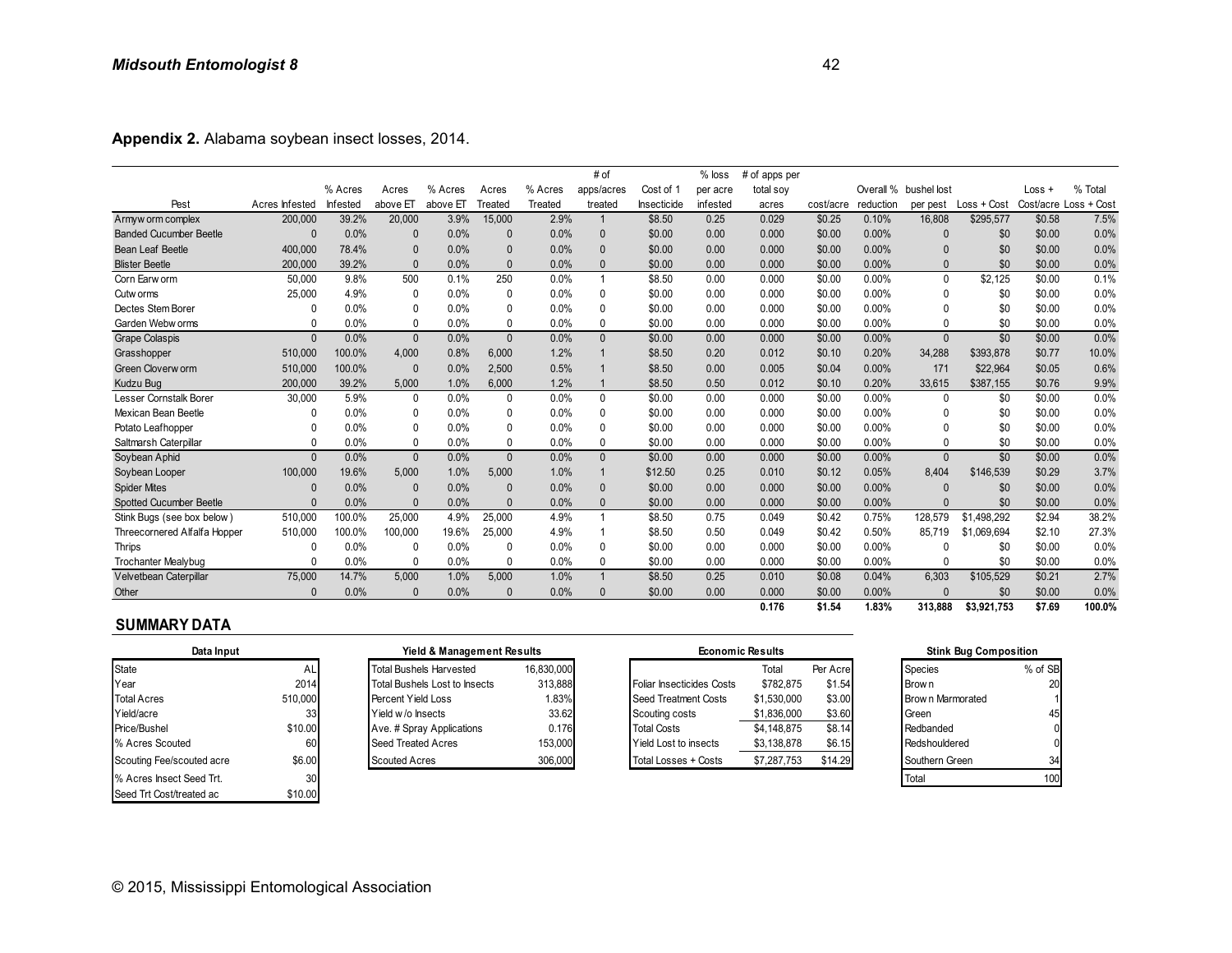**Appendix 3.** Arkansas soybean insect losses, 2014.

| Appendix 3. Arkansas soybean insect losses, 2014. |                |          |                                      |          |                            |             |              |                           |          |                         |           |           |                       |                              |          |                       |
|---------------------------------------------------|----------------|----------|--------------------------------------|----------|----------------------------|-------------|--------------|---------------------------|----------|-------------------------|-----------|-----------|-----------------------|------------------------------|----------|-----------------------|
|                                                   |                |          |                                      |          |                            |             | # of         |                           | $%$ loss | # of apps per           |           |           |                       |                              |          |                       |
|                                                   |                | % Acres  | Acres                                | % Acres  | Acres                      | % Acres     | apps/acres   | Cost of 1                 | per acre | total soy               |           |           | Overall % bushel lost |                              | $Loss +$ | % Total               |
| Pest                                              | Acres Infested | Infested | above ET                             | above ET | Treated                    | Treated     | treated      | Insecticide               | infested | acres                   | cost/acre | reduction | per pest              | Loss + Cost                  |          | Cost/acre Loss + Cost |
| Armyw orm complex                                 | 2,512,500      | 75.0%    | 1,000,000                            | 29.9%    | 1,500,000                  | 44.8%       | $\mathbf{1}$ | \$9.00                    | 3.00     | 0.448                   | \$4.03    | 2.25%     | 3,883,094             | \$53,301,709                 | \$15.91  | 31.8%                 |
| <b>Banded Cucumber Beetle</b>                     | 125,000        | 3.7%     | $\Omega$                             | 0.0%     | $\mathbf{0}$               | 0.0%        | $\mathbf{0}$ | \$0.00                    | 0.00     | 0.000                   | \$0.00    | 0.00%     | $\mathbf 0$           | \$0                          | \$0.00   | 0.0%                  |
| <b>Bean Leaf Beetle</b>                           | 3,350,000      | 100.0%   | 900,000                              |          | 26.9% 1,250,000            | 37.3%       | 1.1          | \$7.00                    | 1.00     | 0.410                   | \$2.87    | 1.00%     | 1,725,819             | \$27,314,649                 | \$8.15   | 16.3%                 |
| <b>Blister Beetle</b>                             | 335,000        | 10.0%    | 33,500                               | 1.0%     | 50,000                     | 1.5%        | $\mathbf{1}$ | \$3.00                    | 0.00     | 0.015                   | \$0.04    | 0.00%     | $\Omega$              | \$150,000                    | \$0.04   | 0.1%                  |
| Corn Earw orm                                     | 2,345,000      | 70.0%    | 469,000                              | 14.0%    | 900.000                    | 26.9%       | $\mathbf{1}$ | \$12.00                   | 3.00     | 0.269                   | \$3.22    | 2.10%     | 3.624.221             | \$47.948.262                 | \$14.31  | 28.6%                 |
| Cutw orms                                         | 335,000        | 10.0%    | 10,000                               | 0.3%     | 20,000                     | 0.6%        | 1            | \$3.00                    | 0.00     | 0.006                   | \$0.02    | 0.00%     | 0                     | \$60,000                     | \$0.02   | 0.0%                  |
| Dectes Stem Borer                                 | 2,512,500      | 75.0%    | 0                                    | 0.0%     | 335,000                    | 10.0%       | 1            | \$3.00                    | 1.00     | 0.100                   | \$0.30    | 0.75%     | 1,294,365             | \$14,272,236                 | \$4.26   | 8.5%                  |
| Garden Webw orms                                  | 837,500        | 25.0%    | 83,700                               | 2.5%     | 83,700                     | 2.5%        | $\mathbf{1}$ | \$3.00                    | 0.00     | 0.025                   | \$0.07    | 0.00%     | $\mathbf{0}$          | \$251,100                    | \$0.07   | 0.1%                  |
| <b>Grape Colaspis</b>                             | 2,345,000      | 70.0%    | $\Omega$                             | 0.0%     | $\Omega$                   | 0.0%        | $\Omega$     | \$0.00                    | 0.00     | 0.000                   | \$0.00    | 0.00%     | $\mathbf{0}$          | \$0                          | \$0.00   | 0.0%                  |
| Grasshopper                                       | 3,350,000      | 100.0%   | 125,000                              | 3.7%     | 125,000                    | 3.7%        | $\mathbf{1}$ | \$7.00                    | 0.10     | 0.037                   | \$0.26    | 0.10%     | 172,582               | \$2,643,965                  | \$0.79   | 1.6%                  |
| <b>Green Cloverworm</b>                           | 3,350,000      | 100.0%   | $\mathbf{0}$                         | 0.0%     | $\Omega$                   | 0.0%        | $\mathbf{0}$ | \$0.00                    | 0.00     | 0.000                   | \$0.00    | 0.00%     | $\mathbf{0}$          | \$0                          | \$0.00   | 0.0%                  |
| Kudzu Bug                                         | $\Omega$       | 0.0%     | 0                                    | 0.0%     | $\Omega$                   | 0.0%        | $\pmb{0}$    | \$0.00                    | 0.00     | 0.000                   | \$0.00    | 0.00%     | $\mathbf{0}$          | \$0                          | \$0.00   | 0.0%                  |
| Lesser Cornstalk Borer                            | 335.000        | 10.0%    | $\mathbf 0$                          | 0.0%     | $\mathbf{0}$               | 0.0%        | $\mathbf{0}$ | \$0.00                    | 0.00     | 0.000                   | \$0.00    | 0.00%     | $\Omega$              | \$0                          | \$0.00   | 0.0%                  |
| Mexican Bean Beetle                               | 0              | 0.0%     | 0                                    | $0.0\%$  | 0                          | 0.0%        | 0            | \$0.00                    | 0.00     | 0.000                   | \$0.00    | 0.00%     | 0                     | \$0                          | \$0.00   | 0.0%                  |
| Potato Leafhopper                                 | 2,010,000      | 60.0%    | $\mathbf{0}$                         | 0.0%     | 0                          | 0.0%        | $\mathbf{0}$ | \$0.00                    | 0.00     | 0.000                   | \$0.00    | 0.00%     | 0                     | \$0                          | \$0.00   | 0.0%                  |
| Saltmarsh Caterpillar                             | 2,512,500      | 75.0%    | 10.000                               | 0.3%     | 10,000                     | 0.3%        | 1            | \$8.00                    | 0.00     | 0.003                   | \$0.02    | $0.00\%$  | $\Omega$              | \$80,000                     | \$0.02   | 0.0%                  |
| Soybean Aphid                                     | 167,500        | 5.0%     | $\mathbf{0}$                         | 0.0%     | $\Omega$                   | 0.0%        | $\Omega$     | \$0.00                    | 0.00     | 0.000                   | \$0.00    | 0.00%     | $\mathbf{0}$          | \$0                          | \$0.00   | 0.0%                  |
| Soybean Looper                                    | 1,700,000      | 50.7%    | 85,000                               | 2.5%     | 150,000                    | 4.5%        | $\mathbf{1}$ | \$12.00                   | 0.25     | 0.045                   | \$0.54    | 0.13%     | 218,947               | \$4,044,209                  | \$1.21   | 2.4%                  |
| <b>Spider Mites</b>                               | 167,500        | 5.0%     | $\Omega$                             | 0.0%     | $\Omega$                   | 0.0%        | $\mathbf{0}$ | \$0.00                    | 0.00     | 0.000                   | \$0.00    | 0.00%     | $\mathbf 0$           | \$0                          | \$0.00   | 0.0%                  |
| <b>Spotted Cucumber Beetle</b>                    | 3,350,000      | 100.0%   | $\mathbf{0}$                         | 0.0%     | $\Omega$                   | 0.0%        | $\mathbf{0}$ | \$0.00                    | 0.00     | 0.000                   | \$0.00    | 0.00%     | $\mathbf{0}$          | \$0                          | \$0.00   | 0.0%                  |
| Stink Bugs (see box below)                        | 3,350,000      | 100.0%   | 1,000,000                            |          | 29.9% 1.250.000            | 37.3%       | $\mathbf{1}$ | \$7.00                    | 0.50     | 0.373                   | \$2.61    | 0.50%     | 862.910               | \$17.594.824                 | \$5.25   | 10.5%                 |
| Threecornered Alfalfa Hopper                      | 3,350,000      | 100.0%   | 0                                    | 0.0%     | 0                          | 0.0%        | 0            | \$0.00                    | 0.00     | 0.000                   | \$0.00    | $0.00\%$  | 0                     | \$0                          | \$0.00   | 0.0%                  |
| <b>Thrips</b>                                     | 3,350,000      | 100.0%   | $\mathbf{0}$                         | 0.0%     | 0                          | 0.0%        | $\mathbf{0}$ | \$0.00                    | 0.00     | 0.000                   | \$0.00    | $0.00\%$  | $\mathbf{0}$          | \$0                          | \$0.00   | 0.0%                  |
| <b>Trochanter Mealybug</b>                        | 0              | 0.0%     | $\mathbf{0}$                         | 0.0%     | 0                          | 0.0%        | $\mathbf{0}$ | \$0.00                    | 0.00     | 0.000                   | \$0.00    | 0.00%     | $\mathbf{0}$          | \$0                          | \$0.00   | 0.0%                  |
| Velvetbean Caterpillar                            | 335,000        | 10.0%    | $\mathbf{0}$                         | 0.0%     | $\mathbf{0}$               | 0.0%        | $\Omega$     | \$0.00                    | 0.00     | 0.000                   | \$0.00    | $0.00\%$  | $\mathbf{0}$          | \$0                          | \$0.00   | 0.0%                  |
| Other                                             | 700            | 0.0%     | $\mathbf{0}$                         | 0.0%     | $\Omega$                   | 0.0%        | $\Omega$     | \$0.00                    | 0.00     | 0.000                   | \$0.00    | 0.00%     | $\Omega$              | \$0                          | \$0.00   | 0.0%                  |
| <b>SUMMARY DATA</b>                               |                |          |                                      |          |                            |             |              |                           |          | 1.731                   | \$14.00   | 6.83%     | 11,781,937            | \$167,660,954                | \$50.05  | 100.0%                |
| Data Input                                        |                |          |                                      |          | Yield & Management Results |             |              |                           |          | <b>Economic Results</b> |           |           |                       | <b>Stink Bug Composition</b> |          |                       |
| <b>State</b>                                      | <b>AR</b>      |          | <b>Total Bushels Harvested</b>       |          |                            | 160.800.000 |              |                           |          | Total                   | Per Acre  |           | Species               |                              | % of SB  |                       |
| Year                                              | 2014           |          | <b>Total Bushels Lost to Insects</b> |          |                            | 11,781,937  |              | Foliar Insecticides Costs |          | \$46,896,100            | \$14.00   |           | Brow n                |                              | 30       |                       |

| Data Input                |           | <b>Yield &amp; Management Results</b> |             |                              | <b>Economic Results</b> |          | <b>Stink Bug Composition</b> |         |  |
|---------------------------|-----------|---------------------------------------|-------------|------------------------------|-------------------------|----------|------------------------------|---------|--|
| State                     | AR        | Total Bushels Harvested               | 160,800,000 |                              | Total                   | Per Acre | Species                      | % of SB |  |
| Year                      | 2014      | Total Bushels Lost to Insects         | 11,781,937  | Foliar Insecticides Costs    | \$46,896,100            | \$14.00  | Brow n                       | 30      |  |
| <b>Total Acres</b>        | 3,350,000 | Percent Yield Loss                    | 6.83%       | Seed Treatment Costs         | \$28,140,000            | \$8.40   | Brow n Marmorated            |         |  |
| Yield/acre                | 48        | Yield w/o Insects                     | 51.52       | Scouting costs               | \$21,440,000            | \$6.40   | Green                        | 68      |  |
| Price/Bushel              | \$10.25   | Ave. # Spray Applications             | 1.731       | <b>Total Costs</b>           | \$96,476,100            | \$28.80  | Redbanded                    |         |  |
| % Acres Scouted           | 80        | <b>Seed Treated Acres</b>             | 2,345,000   | <b>Yield Lost to insects</b> | \$120,764,854           | \$36.05  | Redshouldered                |         |  |
| Scouting Fee/scouted acre | \$8.00    | <b>Scouted Acres</b>                  | 2,680,000   | Total Losses + Costs         | \$217.240.954           | \$64.85  | Southern Green               |         |  |
| % Acres Insect Seed Trt.  | 70        |                                       |             |                              |                         |          | Total                        | 100     |  |
| Seed Trt Cost/treated ac  | \$12.00   |                                       |             |                              |                         |          |                              |         |  |

| Yield & Management Results     |             |  |  |  |  |  |  |  |  |
|--------------------------------|-------------|--|--|--|--|--|--|--|--|
| <b>Total Bushels Harvested</b> | 160,800,000 |  |  |  |  |  |  |  |  |
| Total Bushels Lost to Insects  | 11,781,937  |  |  |  |  |  |  |  |  |
| Percent Yield Loss             | 6.83%       |  |  |  |  |  |  |  |  |
| Yield w/o Insects              | 51.52       |  |  |  |  |  |  |  |  |
| Ave. # Spray Applications      | 1.731       |  |  |  |  |  |  |  |  |
| <b>Seed Treated Acres</b>      | 2,345,000   |  |  |  |  |  |  |  |  |
| <b>Scouted Acres</b>           | 2,680,000   |  |  |  |  |  |  |  |  |

| $\sim$                     | .               | $\cdots$<br>$\cdots$           | $\cdots$    | $\ddotsc$<br>.                   | -----                   |          |       |                    |                              | <b></b> |
|----------------------------|-----------------|--------------------------------|-------------|----------------------------------|-------------------------|----------|-------|--------------------|------------------------------|---------|
|                            |                 |                                |             |                                  | 1.731                   | \$14.00  | 6.83% | 11.781.937         | \$167,660,954                | \$50.05 |
| <b>SUMMARY DATA</b>        |                 |                                |             |                                  |                         |          |       |                    |                              |         |
| Data Input                 |                 | Yield & Management Results     |             |                                  | <b>Economic Results</b> |          |       |                    | <b>Stink Bug Composition</b> |         |
| State                      | AR              | <b>Total Bushels Harvested</b> | 160,800,000 |                                  | Total                   | Per Acre |       | Species            |                              | % of SB |
| Year                       | 2014            | Total Bushels Lost to Insects  | 11.781.937  | <b>Foliar Insecticides Costs</b> | \$46,896,100            | \$14.00  |       | <b>Brown</b>       |                              | 30      |
| <b>Total Acres</b>         | 3,350,000       | Percent Yield Loss             | 6.83%       | Seed Treatment Costs             | \$28,140,000            | \$8.40   |       | Brow n Marmorated  |                              |         |
| Yield/acre                 | 48              | Yield w/o Insects              | 51.52       | Scouting costs                   | \$21,440,000            | \$6.40   |       | Green              |                              | 68      |
| Price/Bushel               | \$10.25         | Ave. # Spray Applications      | 1.731       | <b>Total Costs</b>               | \$96,476,100            | \$28.80  |       | Redbanded          |                              |         |
| % Acres Scouted            | 80              | Seed Treated Acres             | 2,345,000   | Yield Lost to insects            | \$120,764,854           | \$36.05  |       | Redshouldered      |                              |         |
| Scouting Fee/scouted acre  | \$8.00          | <b>Scouted Acres</b>           | 2,680,000   | Total Losses + Costs             | \$217,240,954           | \$64.85  |       | Southern Green     |                              |         |
| $0/$ Agree Incook Cood Tri | 70 <sup>1</sup> |                                |             |                                  |                         |          |       | T <sub>other</sub> |                              | 100     |

| <b>Stink Bug Composition</b> |         |
|------------------------------|---------|
| Species                      | % of SB |
| Brow n                       | 30      |
| Brow n Marmorated            |         |
| Green                        | 61      |
| Redbanded                    |         |
| Redshouldered                |         |
| Southern Green               |         |
| otal                         |         |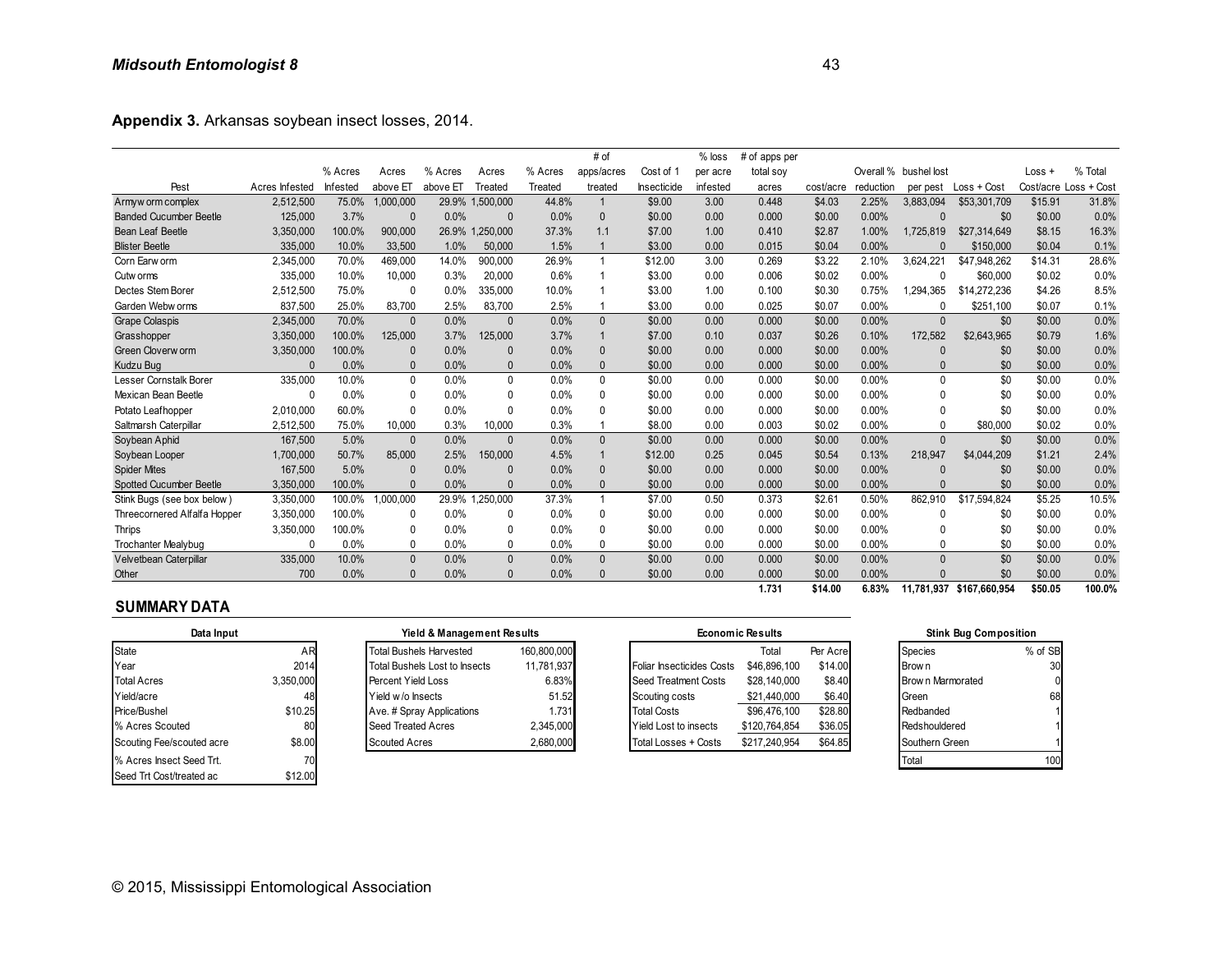| Appendix 4. Louisiana soybean insect losses, 2014. |                |          |              |          |              |         |                |             |          |               |           |           |                       |               |          |                       |
|----------------------------------------------------|----------------|----------|--------------|----------|--------------|---------|----------------|-------------|----------|---------------|-----------|-----------|-----------------------|---------------|----------|-----------------------|
|                                                    |                |          |              |          |              |         | # of           |             | % loss   | # of apps per |           |           |                       |               |          |                       |
|                                                    |                | % Acres  | Acres        | % Acres  | Acres        | % Acres | apps/acres     | Cost of 1   | per acre | total soy     |           |           | Overall % bushel lost |               | $Loss +$ | % Total               |
| Pest                                               | Acres Infested | Infested | above ET     | above ET | Treated      | Treated | treated        | Insecticide | infested | acres         | cost/acre | reduction | per pest              | $Loss + Cost$ |          | Cost/acre Loss + Cost |
| Armyw orm complex                                  | 300,000        | 21.4%    | 75,000       | 5.4%     | 75,000       | 5.4%    | $\mathbf{1}$   | \$8.00      | 0.00     | 0.054         | \$0.43    | 0.00%     |                       | \$600,000     | \$0.43   | 1.1%                  |
| <b>Banded Cucumber Beetle</b>                      | 1,400,000      | 100.0%   | $\Omega$     | 0.0%     | $\Omega$     | 0.0%    | $\Omega$       | \$0.00      | 0.00     | 0.000         | \$0.00    | 0.00%     |                       | \$0           | \$0.00   | 0.0%                  |
| Bean Leaf Beetle                                   | 14.000         | 1.0%     | $\mathbf{0}$ | 0.0%     | $\Omega$     | 0.0%    | $\Omega$       | \$0.00      | 0.00     | 0.000         | \$0.00    | 0.00%     |                       | \$0           | \$0.00   | 0.0%                  |
| <b>Blister Beetle</b>                              | 10.000         | 0.7%     | $\Omega$     | 0.0%     | $\Omega$     | 0.0%    | $\Omega$       | \$0.00      | 0.00     | 0.000         | \$0.00    | 0.00%     |                       | \$0           | \$0.00   | 0.0%                  |
| Corn Earw orm                                      | 140,000        | 10.0%    | 70,000       | 5.0%     | 70,000       | 5.0%    | $\overline{1}$ | \$13.50     | 0.50     | 0.050         | \$0.68    | 0.05%     | 38.803                | \$1,333,033   | \$0.95   | 2.5%                  |
| Cutw orms                                          | 8,000          | 0.6%     | 0            | 0.0%     | 0            | 0.0%    | 0              | \$0.00      | 0.00     | 0.000         | \$0.00    | $0.00\%$  |                       | \$0           | \$0.00   | 0.0%                  |
| Dectes Stem Borer                                  | 1,000,000      | 71.4%    | 0            | 0.0%     | 0            | 0.0%    | $\Omega$       | \$0.00      | 0.00     | 0.000         | \$0.00    | $0.00\%$  |                       | \$0           | \$0.00   | 0.0%                  |
| Garden Webw orms                                   | 7,000          | 0.5%     | 0            | 0.0%     | 0            | 0.0%    | $\Omega$       | \$0.00      | 0.00     | 0.000         | \$0.00    | $0.00\%$  | $\Omega$              | \$0           | \$0.00   | 0.0%                  |
| <b>Grape Colaspis</b>                              | 1,400,000      | 100.0%   | $\mathbf{0}$ | 0.0%     | $\Omega$     | 0.0%    | $\mathbf{0}$   | \$0.00      | 0.00     | 0.000         | \$0.00    | 0.00%     | $\Omega$              | \$0           | \$0.00   | 0.0%                  |
| Grasshopper                                        | 700,000        | 50.0%    | $\mathbf{0}$ | 0.0%     | $\Omega$     | 0.0%    | $\Omega$       | \$0.00      | 0.00     | 0.000         | \$0.00    | 0.00%     | $\Omega$              | \$0           | \$0.00   | 0.0%                  |
| Green Cloverw orm                                  | 1,400,000      | 100.0%   | 50,000       | 3.6%     | 50,000       | 3.6%    |                | \$12.00     | 0.50     | 0.036         | \$0.43    | 0.50%     | 388.033               | \$4,480,334   | \$3.20   | 8.5%                  |
| Kudzu Bug                                          | 10,000         | 0.7%     | 2,500        | 0.2%     | 2,500        | 0.2%    | $\mathbf{1}$   | \$5.00      | 0.00     | 0.002         | \$0.01    | 0.00%     |                       | \$12,500      | \$0.01   | 0.0%                  |
| Lesser Cornstalk Borer                             | 10,000         | 0.7%     | 0            | 0.0%     | 0            | 0.0%    | $\mathbf 0$    | \$0.00      | 0.00     | 0.000         | \$0.00    | 0.00%     | $\Omega$              | \$0           | \$0.00   | 0.0%                  |
| Mexican Bean Beetle                                | 0              | 0.0%     | 0            | 0.0%     | 0            | 0.0%    | 0              | \$0.00      | 0.00     | 0.000         | \$0.00    | $0.00\%$  | $\Omega$              | \$0           | \$0.00   | 0.0%                  |
| Potato Leafhopper                                  | 1,400,000      | 100.0%   | 0            | 0.0%     | 0            | 0.0%    | $\Omega$       | \$0.00      | 0.00     | 0.000         | \$0.00    | 0.00%     | $\Omega$              | \$0           | \$0.00   | 0.0%                  |
| Saltmarsh Caterpillar                              | 280,000        | 20.0%    | 0            | 0.0%     | 0            | 0.0%    | $\Omega$       | \$0.00      | 0.00     | 0.000         | \$0.00    | $0.00\%$  | $\Omega$              | \$0           | \$0.00   | 0.0%                  |
| Soybean Aphid                                      | $\Omega$       | 0.0%     | $\Omega$     | 0.0%     | $\Omega$     | 0.0%    | $\Omega$       | \$0.00      | 0.00     | 0.000         | \$0.00    | 0.00%     | $\Omega$              | \$0           | \$0.00   | 0.0%                  |
| Soybean Looper                                     | 800,000        | 57.1%    | 300,000      | 21.4%    | 300,000      | 21.4%   | $\mathbf{1}$   | \$14.00     | 1.00     | 0.214         | \$3.00    | 0.57%     | 443.467               | \$8,634,668   | \$6.17   | 16.4%                 |
| <b>Spider Mites</b>                                | 10,000         | 0.7%     | $\Omega$     | 0.0%     | $\Omega$     | 0.0%    | $\mathbf{0}$   | \$0.00      | 0.00     | 0.000         | \$0.00    | $0.00\%$  |                       | \$0           | \$0.00   | 0.0%                  |
| Spotted Cucumber Beetle                            | 1,400,000      | 100.0%   | $\Omega$     | 0.0%     | $\Omega$     | 0.0%    | $\mathbf{0}$   | \$0.00      | 0.00     | 0.000         | \$0.00    | $0.00\%$  |                       | \$0           | \$0.00   | 0.0%                  |
| Stink Bugs (see box below)                         | 1,400,000      | 100.0%   | 840,000      | 60.0%    | 840,000      | 60.0%   | $\overline{2}$ | \$10.00     | 1.00     | 1.200         | \$12.00   | 1.00%     | 776.067               | \$24,560,669  | \$17.54  | 46.8%                 |
| Threecornered Alfalfa Hopper                       | 1,400,000      | 100.0%   | 800,000      | 57.1%    | 800,000      | 57.1%   |                | \$9.00      | 0.25     | 0.571         | \$5.14    | 0.25%     | 194,017               | \$9,140,167   | \$6.53   | 17.4%                 |
| <b>Thrips</b>                                      | 1,400,000      | 100.0%   | 0            | 0.0%     | 0            | 0.0%    | 0              | \$0.00      | 0.00     | 0.000         | \$0.00    | 0.00%     | $\Omega$              | \$0           | \$0.00   | 0.0%                  |
| <b>Trochanter Mealvbug</b>                         | 0              | 0.0%     | 0            | 0.0%     | <sup>0</sup> | 0.0%    | 0              | \$0.00      | 0.00     | 0.000         | \$0.00    | $0.00\%$  |                       | \$0           | \$0.00   | 0.0%                  |
| Velvetbean Caterpillar                             | 600.000        | 42.9%    | 300,000      | 21.4%    | 300,000      | 21.4%   | $\overline{1}$ | \$7.00      | 0.50     | 0.214         | \$1.50    | 0.21%     | 166,300               | \$3.763,000   | \$2.69   | 7.2%                  |
| Other                                              | $\Omega$       | 0.0%     | $\Omega$     | 0.0%     | $\Omega$     | 0.0%    | $\Omega$       | \$0.00      | 0.00     | 0.000         | \$0.00    | 0.00%     |                       | \$0           | \$0.00   | 0.0%                  |
|                                                    |                |          |              |          |              |         |                |             |          | 2.341         | \$23.18   | 2.59%     | 2.006.687             | \$52.524.372  | \$37.52  | 100.0%                |

| <b>Uther</b>              |           | $U.U\%$                        | $U.U\%$                    | U.U%<br>$\cup$ | \$U.UU<br><b>U.UU</b>            | <b>U.UUU</b>            | <b>SU.UU</b> | U.UU% |                  | JU.                          | <b>SU.UU</b> |
|---------------------------|-----------|--------------------------------|----------------------------|----------------|----------------------------------|-------------------------|--------------|-------|------------------|------------------------------|--------------|
|                           |           |                                |                            |                |                                  | 2.341                   | \$23.18      | 2.59% | 2,006,687        | \$52,524,372                 | \$37.52      |
| <b>SUMMARY DATA</b>       |           |                                |                            |                |                                  |                         |              |       |                  |                              |              |
| Data Input                |           |                                | Yield & Management Results |                |                                  | <b>Economic Results</b> |              |       |                  | <b>Stink Bug Composition</b> |              |
| State                     | LA        | <b>Total Bushels Harvested</b> |                            | 75,600,000     |                                  | Total                   | Per Acre     |       | <b>Species</b>   |                              | % of SB      |
| Year                      | 2014      | Total Bushels Lost to Insects  |                            | 2,006,687      | <b>Foliar Insecticides Costs</b> | \$32,457,500            | \$23.18      |       | Brow n           |                              | 36           |
| <b>Total Acres</b>        | 1,400,000 | Percent Yield Loss             |                            | 2.59%          | Seed Treatment Costs             | \$13,860,000            | \$9.90       |       | Brown Marmorated |                              |              |
| Yield/acre                | 54        | Yield w/o Insects              |                            | 55.43          | Scouting costs                   | \$8,925,000             | \$6.38       |       | Green            |                              | 40           |
| Price/Bushel              | \$10.00   | Ave. # Spray Applications      |                            | 2.341          | <b>Total Costs</b>               | \$55,242,500            | \$39.46      |       | Redbanded        |                              | 10           |
| % Acres Scouted           |           | Seed Treated Acres             |                            | 1,260,000      | Yield Lost to insects            | \$20,066,872            | \$14.33      |       | Redshouldered    |                              | 0            |
| Scouting Fee/scouted acre | \$7.50    | <b>Scouted Acres</b>           |                            | 1,190,000      | Total Losses + Costs             | \$75,309,372            | \$53.79      |       | Southern Green   |                              | 14           |
| % Acres Insect Seed Trt.  | 90        |                                |                            |                |                                  |                         |              |       | Total            |                              | 100          |
| Seed Trt Cost/treated ac  | \$11.00   |                                |                            |                |                                  |                         |              |       |                  |                              |              |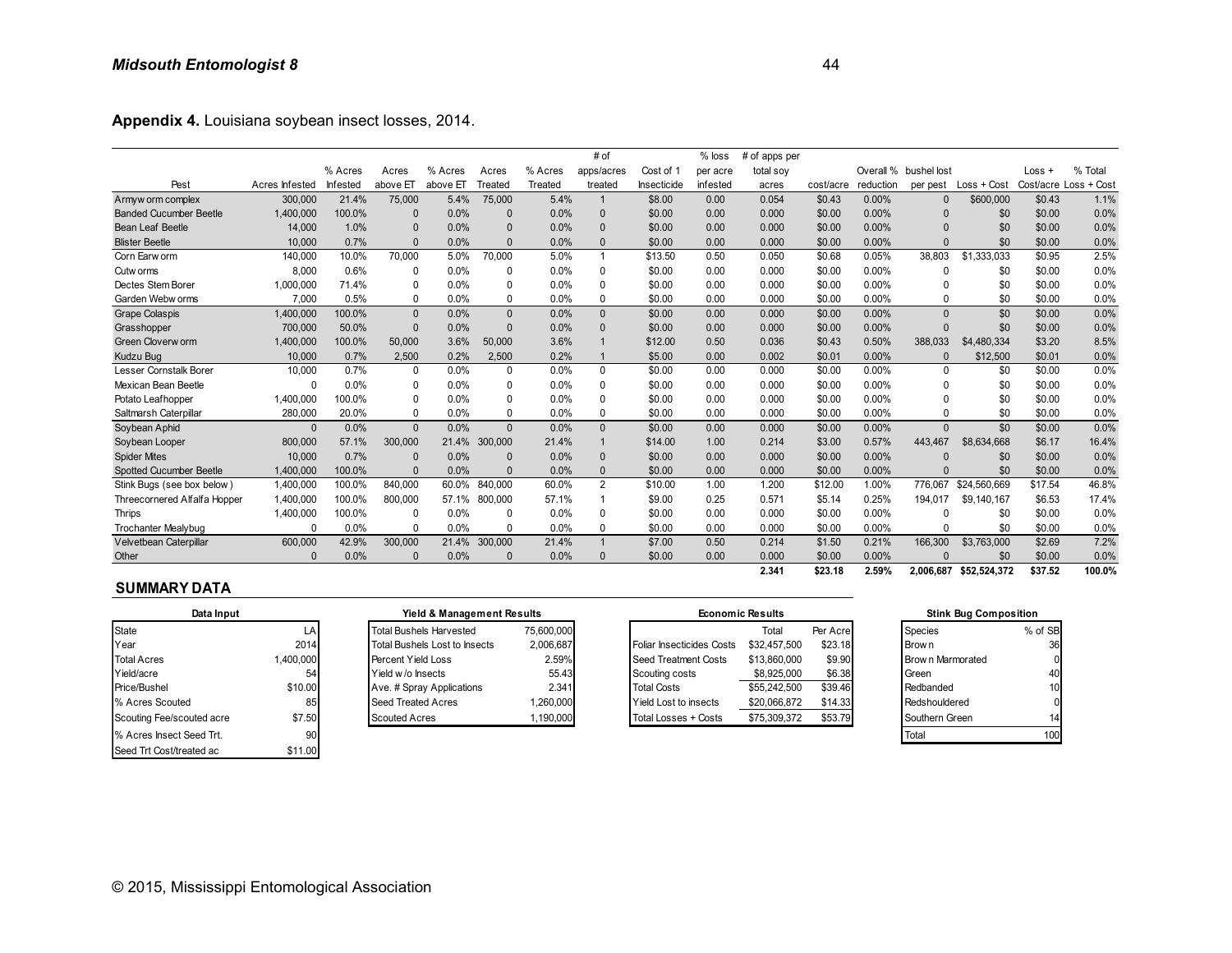| Appendix 5. Mississippi soybean insect losses, 2014. |                |          |              |          |              |         |                |             |          |               |           |           |                       |               |         |                       |
|------------------------------------------------------|----------------|----------|--------------|----------|--------------|---------|----------------|-------------|----------|---------------|-----------|-----------|-----------------------|---------------|---------|-----------------------|
|                                                      |                |          |              |          |              |         | # of           |             | % loss   | # of apps per |           |           |                       |               |         |                       |
|                                                      |                | % Acres  | Acres        | % Acres  | Acres        | % Acres | apps/acres     | Cost of 1   | per acre | total soy     |           |           | Overall % bushel lost |               | Loss +  | % Total               |
| Pest                                                 | Acres Infested | Infested | above ET     | above ET | Treated      | Treated | treated        | Insecticide | infested | acres         | cost/acre | reduction | per pest              | $Loss + Cost$ |         | Cost/acre Loss + Cost |
| Armyw orm complex                                    | 650,000        | 29.3%    | 425,000      | 19.1%    | 425,000      | 19.1%   | 1.1            | \$9.00      | 0.40     | 0.211         | \$1.90    | 0.12%     | 136,380               | \$5,571,296   | \$2.51  | 8.9%                  |
| <b>Banded Cucumber Beetle</b>                        | 250,000        | 11.3%    | $\Omega$     | 0.0%     | $\Omega$     | 0.0%    | $\overline{1}$ | \$9.00      | 0.01     | 0.000         | \$0.00    | 0.00%     | 1,311                 | \$13,113      | \$0.01  | 0.0%                  |
| Bean Leaf Beetle                                     | 1,100,000      | 49.5%    | 525,000      | 23.6%    | 525.000      | 23.6%   | 1.2            | \$11.00     | 0.20     | 0.284         | \$3.12    | 0.10%     | 115.398               | \$8,083,981   | \$3.64  | 13.0%                 |
| <b>Blister Beetle</b>                                | 2.500          | 0.1%     | $\Omega$     | 0.0%     | $\Omega$     | 0.0%    | $\Omega$       | \$0.00      | 0.00     | 0.000         | \$0.00    | 0.00%     |                       | \$13          | \$0.00  | 0.0%                  |
| Corn Earw orm                                        | 375,000        | 16.9%    | 250,000      | 11.3%    | 250,000      | 11.3%   | $\overline{1}$ | \$16.50     | 3.50     | 0.113         | \$1.86    | 0.59%     | 688.455               | \$11,009.548  | \$4.96  | 17.7%                 |
| Cutw orms                                            | 110,000        | 5.0%     | 0            | 0.0%     | 0            | 0.0%    | 0              | \$0.00      | 0.00     | 0.000         | \$0.00    | $0.00\%$  | 0                     | \$0           | \$0.00  | 0.0%                  |
| Dectes Stem Borer                                    | 1,200,000      | 54.1%    | 0            | 0.0%     | 0            | 0.0%    | $\mathbf{0}$   | \$0.00      | 0.20     | 0.000         | \$0.00    | 0.11%     | 125,889               | \$1,258,889   | \$0.57  | 2.0%                  |
| Garden Webw orms                                     | 90,000         | 4.1%     | $\mathbf{0}$ | 0.0%     | <sup>0</sup> | 0.0%    | $\Omega$       | \$0.00      | 0.15     | 0.000         | \$0.00    | 0.01%     | 7,081                 | \$70,812      | \$0.03  | 0.1%                  |
| <b>Grape Colaspis</b>                                | 225,000        | 10.1%    | $\mathbf{0}$ | 0.0%     | 1.500        | 0.1%    |                | \$9.00      | 0.10     | 0.001         | \$0.01    | 0.01%     | 11,802                | \$131,521     | \$0.06  | 0.2%                  |
| Grasshopper                                          | 650,000        | 29.3%    | 2,500        | 0.1%     | 7,500        | 0.3%    |                | \$8.00      | 0.10     | 0.003         | \$0.03    | 0.03%     | 34.095                | \$400,949     | \$0.18  | 0.6%                  |
| Green Cloverw orm                                    | 1,500,000      | 67.6%    | 125,000      | 5.6%     | 125,000      | 5.6%    |                | \$9.00      | 0.70     | 0.056         | \$0.51    | 0.47%     | 550,764               | \$6,632,639   | \$2.99  | 10.6%                 |
| Kudzu Bug                                            | 150,000        | 6.8%     | 4,500        | 0.2%     | 4,500        | 0.2%    |                | \$9.00      | 0.00     | 0.002         | \$0.02    | 0.00%     |                       | \$40,500      | \$0.02  | 0.1%                  |
| Lesser Cornstalk Borer                               | 3,500          | 0.2%     | 0            | 0.0%     | 0            | 0.0%    | $\mathbf 0$    | \$0.00      | 5.00     | 0.000         | \$0.00    | 0.01%     | 9.179                 | \$91.794      | \$0.04  | 0.1%                  |
| Mexican Bean Beetle                                  | O              | 0.0%     | 0            | 0.0%     | <sup>0</sup> | 0.0%    | $\mathbf{0}$   | \$0.00      | 0.00     | 0.000         | \$0.00    | $0.00\%$  | $\Omega$              | \$0           | \$0.00  | 0.0%                  |
| Potato Leafhopper                                    | 350,000        | 15.8%    | $\Omega$     | 0.0%     | $\Omega$     | 0.0%    | $\mathbf{0}$   | \$0.00      | 0.00     | 0.000         | \$0.00    | 0.00%     | n                     | \$0           | \$0.00  | 0.0%                  |
| Saltmarsh Caterpillar                                | 425.000        | 19.1%    | 45,000       | 2.0%     | 45.000       | 2.0%    | $\overline{1}$ | \$13.00     | 0.50     | 0.020         | \$0.26    | 0.10%     | 111.464               | \$1,699.641   | \$0.77  | 2.7%                  |
| Soybean Aphid                                        | 1,500          | 0.1%     | $\mathbf{0}$ | 0.0%     | $\Omega$     | 0.0%    | $\mathbf{0}$   | \$0.00      | 0.00     | 0.000         | \$0.00    | 0.00%     | $\Omega$              | \$0           | \$0.00  | 0.0%                  |
| Soybean Looper                                       | 750,000        | 33.8%    | 325,000      | 14.6%    | 325,000      | 14.6%   |                | \$16.00     | 1.50     | 0.146         | \$2.34    | 0.51%     | 590,104               | \$11,101,041  | \$5.00  | 17.8%                 |
| <b>Spider Mites</b>                                  | 55,000         | 2.5%     | 2,500        | 0.1%     | 2.500        | 0.1%    |                | \$0.00      | 0.00     | 0.001         | \$0.00    | 0.00%     | $\Omega$              | \$0           | \$0.00  | 0.0%                  |
| Spotted Cucumber Beetle                              | 950.000        | 42.8%    | $\Omega$     | 0.0%     | 4,500        | 0.2%    |                | \$9.00      | 0.10     | 0.002         | \$0.02    | 0.04%     | 49.831                | \$538,810     | \$0.24  | 0.9%                  |
| Stink Bugs (see box below)                           | 1,300,000      | 58.6%    | 500,000      | 22.5%    | 650,000      | 29.3%   | 1.2            | \$9.50      | 0.75     | 0.351         | \$3.34    | 0.44%     | 511.424               | \$12,524,236  | \$5.64  | 20.1%                 |
| Threecornered Alfalfa Hopper                         | 1,650,000      | 74.3%    | 15,000       | 0.7%     | 25,000       | 1.1%    |                | \$8.50      | 0.01     | 0.011         | \$0.10    | 0.01%     | 8.655                 | \$299,049     | \$0.13  | 0.5%                  |
| <b>Thrips</b>                                        | 1,900,000      | 85.6%    | 0            | 0.0%     | 2.500        | 0.1%    |                | \$8.50      | 0.00     | 0.001         | \$0.01    | $0.00\%$  | $\Omega$              | \$21.250      | \$0.01  | 0.0%                  |
| <b>Trochanter Mealvbug</b>                           | 0              | 0.0%     | 0            | 0.0%     | $\Omega$     | 0.0%    | $\mathbf{0}$   | \$0.00      | 0.00     | 0.000         | \$0.00    | 0.00%     | O                     | \$0           | \$0.00  | 0.0%                  |
| Velvetbean Caterpillar                               | 350,000        | 15.8%    | 10.000       | 0.5%     | 7.000        | 0.3%    | $\overline{1}$ | \$12.00     | 1.50     | 0.003         | \$0.04    | 0.24%     | 275.382               | \$2.837.819   | \$1.28  | 4.6%                  |
| Other                                                | $\Omega$       | 0.0%     | $\Omega$     | 0.0%     | $\Omega$     | 0.0%    | $\Omega$       | \$0.00      | 0.00     | 0.000         | \$0.00    | 0.00%     |                       | \$0           | \$0.00  | 0.0%                  |
|                                                      |                |          |              |          |              |         |                |             |          | 1.206         | \$13.54   | 2.77%     | 3.227.215             | \$62,326,902  | \$28.08 | 100.0%                |

| <b>Uther</b>              |           | $U.U\%$                        | $U.U\%$<br>$\mathbf{U}$    | <b>U.U%</b> | \$U.UU<br><b>U.UU</b>     | <b>U.UUU</b>            | <b>SU.UU</b> | U.UU% |                  | JU.                          | <b>SU.UU</b> |
|---------------------------|-----------|--------------------------------|----------------------------|-------------|---------------------------|-------------------------|--------------|-------|------------------|------------------------------|--------------|
|                           |           |                                |                            |             |                           | 1.206                   | \$13.54      | 2.77% |                  | 3,227,215 \$62,326,902       | \$28.08      |
| <b>SUMMARY DATA</b>       |           |                                |                            |             |                           |                         |              |       |                  |                              |              |
| Data Input                |           |                                | Yield & Management Results |             |                           | <b>Economic Results</b> |              |       |                  | <b>Stink Bug Composition</b> |              |
| State                     | <b>MS</b> | <b>Total Bushels Harvested</b> |                            | 113.220.000 |                           | Total                   | Per Acre     |       | <b>Species</b>   |                              | % of SB      |
| Year                      | 2014      | Total Bushels Lost to Insects  |                            | 3.227.215   | Foliar Insecticides Costs | \$30.054.750            | \$13.54      |       | Brow n           |                              | 30           |
| <b>Total Acres</b>        | 2,220,000 | Percent Yield Loss             |                            | 2.77%       | Seed Treatment Costs      | \$23.976.000            | \$10.80      |       | Brown Marmorated |                              | 0            |
| Yield/acre                | 51        | Yield w/o Insects              |                            | 52.45       | Scouting costs            | \$11,988,000            | \$5.40       |       | Green            |                              | 30           |
| Price/Bushel              | \$10.00   | Ave. # Spray Applications      |                            | 1.206       | <b>Total Costs</b>        | \$66,018,750            | \$29.74      |       | Redbanded        |                              | 11           |
| % Acres Scouted           | 90        | Seed Treated Acres             |                            | 1,998,000   | Yield Lost to insects     | \$32,272,152            | \$14.54      |       | Redshouldered    |                              |              |
| Scouting Fee/scouted acre | \$6.00    | <b>Scouted Acres</b>           |                            | 1,998,000   | Total Losses + Costs      | \$98,290,902            | \$44.28      |       | Southern Green   |                              | 27           |
| % Acres Insect Seed Trt.  | 90        |                                |                            |             |                           |                         |              |       | Total            |                              | 100          |
| Seed Trt Cost/treated ac  | \$12.00   |                                |                            |             |                           |                         |              |       |                  |                              |              |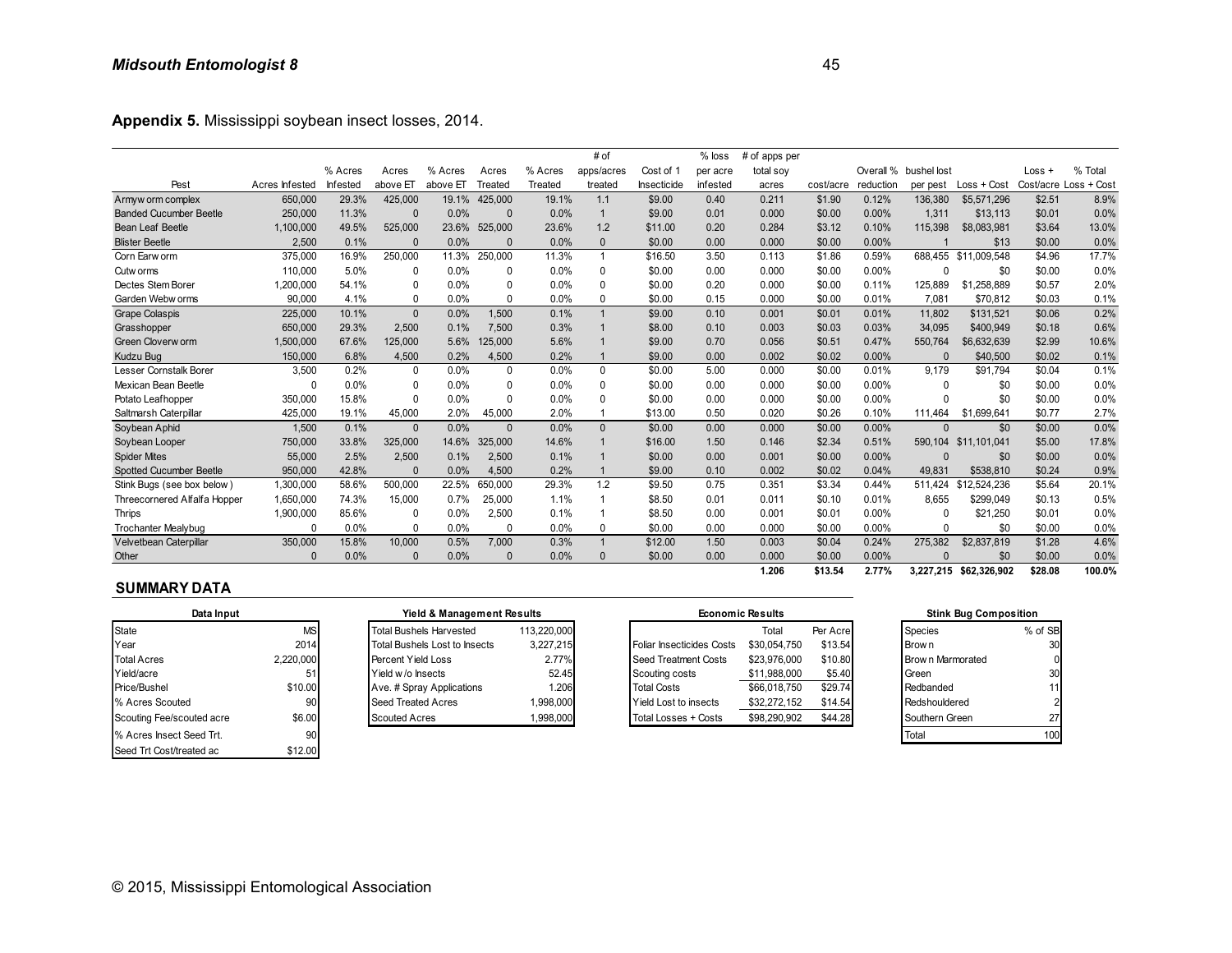**Appendix 6.** North Carolina soybean insect losses, 2014.

| Appendix 6. North Carolina soybean insect losses, 2014. |                |          |              |          |              |         |                |             |          |               |           |           |                       |                        |          |                       |
|---------------------------------------------------------|----------------|----------|--------------|----------|--------------|---------|----------------|-------------|----------|---------------|-----------|-----------|-----------------------|------------------------|----------|-----------------------|
|                                                         |                |          |              |          |              |         | # of           |             | $%$ loss | # of apps per |           |           |                       |                        |          |                       |
|                                                         |                | % Acres  | Acres        | % Acres  | Acres        | % Acres | apps/acres     | Cost of 1   | per acre | total soy     |           |           | Overall % bushel lost |                        | $Loss +$ | % Total               |
| Pest                                                    | Acres Infested | Infested | above ET     | above ET | Treated      | Treated | treated        | Insecticide | infested | acres         | cost/acre | reduction | per pest              | Loss + Cost            |          | Cost/acre Loss + Cost |
| Armyw orm complex                                       | 194,431        | 11.6%    | 60,289       | 3.6%     | 60,289       | 3.6%    |                | \$9.00      | 0.50     | 0.036         | \$0.32    | 0.06%     | 40,996                | \$956,664              | \$0.57   | 1.7%                  |
| <b>Banded Cucumber Beetle</b>                           | $\Omega$       | 0.0%     | $\Omega$     | 0.0%     | $\Omega$     | 0.0%    | $\mathbf{0}$   | \$0.00      | 0.00     | 0.000         | \$0.00    | 0.00%     | $\Omega$              | \$0                    | \$0.00   | 0.0%                  |
| Bean Leaf Beetle                                        | 1,085,952      | 65.0%    | 249.445      | 14.9%    | 417.500      | 25.0%   |                | \$8.00      | 0.50     | 0.250         | \$2.00    | 0.33%     | 228.976               | \$5.652.658            | \$3.38   | 9.8%                  |
| <b>Blister Beetle</b>                                   | 7,536          | 0.5%     | $\mathbf{0}$ | 0.0%     | $\Omega$     | 0.0%    | $\Omega$       | \$0.00      | 0.00     | 0.000         | \$0.00    | 0.00%     | $\Omega$              | \$0                    | \$0.00   | 0.0%                  |
| Corn Earw orm                                           | 965.827        | 57.8%    | 581.033      | 34.8%    | 835.000      | 50.0%   | $\mathbf{1}$   | \$12.00     | 5.00     | 0.500         | \$6.00    | 2.89%     | 2,036,474             | \$30.588.383           | \$18.32  | 52.9%                 |
| Cutw orms                                               | 0              | 0.0%     | 0            | 0.0%     | 0            | 0.0%    | 0              | \$0.00      | 0.00     | 0.000         | \$0.00    | 0.00%     |                       | \$0                    | \$0.00   | 0.0%                  |
| Dectes Stem Borer                                       | 50,000         | 3.0%     | 0            | 0.0%     | 0            | 0.0%    | 0              | \$0.00      | 0.01     | 0.000         | \$0.00    | 0.00%     | 211                   | \$2,130                | \$0.00   | 0.0%                  |
| Garden Webw orms                                        | 1,507          | 0.1%     | 0            | 0.0%     | 0            | 0.0%    | 0              | \$0.00      | 0.00     | 0.000         | \$0.00    | $0.00\%$  | $\mathbf{0}$          | \$0                    | \$0.00   | 0.0%                  |
| <b>Grape Colaspis</b>                                   | 238,141        | 14.3%    | $\mathbf{0}$ | 0.0%     | $\Omega$     | 0.0%    | $\mathbf{0}$   | \$0.00      | 0.00     | 0.000         | \$0.00    | 0.00%     | $\Omega$              | \$0                    | \$0.00   | 0.0%                  |
| Grasshopper                                             | 315.160        | 18.9%    | 16.681       | 1.0%     | $\Omega$     | 0.0%    | $\mathbf{0}$   | \$0.00      | 0.10     | 0.000         | \$0.00    | 0.02%     | 13.290                | \$134,234              | \$0.08   | 0.2%                  |
| Green Cloverw orm                                       | 958,592        | 57.4%    | 153,736      | 9.2%     | 150,722      | 9.0%    |                | \$8.00      | 0.10     | 0.090         | \$0.72    | 0.06%     | 40.424                | \$1,614,062            | \$0.97   | 2.8%                  |
| Kudzu Bug                                               | 474,171        | 28.4%    | 49,738       | 3.0%     | 33,310       | 2.0%    |                | \$8.00      | 0.10     | 0.020         | \$0.16    | 0.03%     | 19.996                | \$468,440              | \$0.28   | 0.8%                  |
| Lesser Cornstalk Borer                                  | 0              | 0.0%     | 0            | 0.0%     | $\mathbf{0}$ | 0.0%    | $\Omega$       | \$0.00      | 0.00     | 0.000         | \$0.00    | 0.00%     | $\Omega$              | \$0                    | \$0.00   | 0.0%                  |
| Mexican Bean Beetle                                     | 331,588        | 19.9%    | 0            | 0.0%     | 0            | 0.0%    | $\Omega$       | \$0.00      | 0.00     | 0.000         | \$0.00    | 0.00%     | $\Omega$              | \$0                    | \$0.00   | 0.0%                  |
| Potato Leafhopper                                       | 458,195        | 27.4%    | 0            | 0.0%     | 25,000       | 1.5%    | -1             | \$8.00      | 0.00     | 0.015         | \$0.12    | 0.00%     |                       | \$200,000              | \$0.12   | 0.3%                  |
| Saltmarsh Caterpillar                                   | 76.868         | 4.6%     | 0            | 0.0%     | 0            | 0.0%    | 0              | \$0.00      | 0.00     | 0.000         | \$0.00    | 0.00%     | $\Omega$              | \$0                    | \$0.00   | 0.0%                  |
| Soybean Aphid                                           | 100,000        | 6.0%     | $\Omega$     | 0.0%     | $\Omega$     | 0.0%    | $\Omega$       | \$0.00      | 0.00     | 0.000         | \$0.00    | 0.00%     | $\Omega$              | \$0                    | \$0.00   | 0.0%                  |
| Soybean Looper                                          | 1,009,988      | 60.5%    | 330,081      | 19.8%    | 297,073      | 17.8%   | $\mathbf{1}$   | \$12.00     | 2.00     | 0.178         | \$2.13    | 1.21%     | 851.835               | \$12,168,413           | \$7.29   | 21.0%                 |
| <b>Spider Mites</b>                                     | 90,433         | 5.4%     | $\Omega$     | 0.0%     | $\Omega$     | 0.0%    | $\mathbf{0}$   | \$0.00      | 0.00     | 0.000         | \$0.00    | 0.00%     |                       | \$0                    | \$0.00   | 0.0%                  |
| <b>Spotted Cucumber Beetle</b>                          | 633,032        | 37.9%    | $\Omega$     | 0.0%     | $\Omega$     | 0.0%    | $\Omega$       | \$0.00      | 0.00     | 0.000         | \$0.00    | 0.00%     | $\Omega$              | \$0                    | \$0.00   | 0.0%                  |
| Stink Bugs (see box below)                              | 1,031,692      | 61.8%    | 285,618      | 17.1%    | 263.764      | 15.8%   | $\overline{1}$ | \$8.00      | 0.50     | 0.158         | \$1.26    | 0.31%     | 217,535               | \$4,307,217            | \$2.58   | 7.4%                  |
| Threecornered Alfalfa Hopper                            | 830,478        | 49.7%    | 0            | 0.0%     | 0            | 0.0%    | $\Omega$       | \$0.00      | 0.50     | 0.000         | \$0.00    | 0.25%     | 175,109               | \$1,768,597            | \$1.06   | 3.1%                  |
| Thrips                                                  | 749,088        | 44.9%    | 0            | 0.0%     | 0            | 0.0%    | 0              | \$0.00      | 0.00     | 0.000         | \$0.00    | 0.00%     | $\Omega$              | \$0                    | \$0.00   | 0.0%                  |
| <b>Trochanter Mealybug</b>                              | 0              | 0.0%     | 0            | 0.0%     | 0            | 0.0%    | $\Omega$       | \$0.00      | 0.00     | 0.000         | \$0.00    | 0.00%     | $\Omega$              | \$0                    | \$0.00   | 0.0%                  |
| Velvetbean Caterpillar                                  | 45,970         | 2.8%     | $\mathbf{0}$ | 0.0%     | $\mathbf{0}$ | 0.0%    | $\mathbf{0}$   | \$0.00      | 0.00     | 0.000         | \$0.00    | 0.00%     | $\Omega$              | $\overline{50}$        | \$0.00   | 0.0%                  |
| Other                                                   | $\Omega$       | 0.0%     | $\Omega$     | 0.0%     | $\Omega$     | 0.0%    | $\Omega$       | \$0.00      | 0.00     | 0.000         | \$0.00    | 0.00%     |                       | \$0                    | \$0.00   | 0.0%                  |
|                                                         |                |          |              |          |              |         |                |             |          | 1.247         | \$12.72   | 5.15%     |                       | 3.624.847 \$57.860.799 | \$34.65  | 100.0%                |

| Data Input                |           | Yield & Management Results     |            |                           | <b>Economic Results</b> |          | <b>Stink Bug Composition</b> |         |  |  |
|---------------------------|-----------|--------------------------------|------------|---------------------------|-------------------------|----------|------------------------------|---------|--|--|
| State                     | <b>NC</b> | <b>Total Bushels Harvested</b> | 66.800.000 |                           | Total                   | Per Acre | <b>Species</b>               | % of SB |  |  |
| Year                      | 2014      | Total Bushels Lost to Insects  | 3,624,847  | Foliar Insecticides Costs | \$21.249.845            | \$12.72  | Brow n                       | 50      |  |  |
| <b>Total Acres</b>        | 1,670,000 | Percent Yield Loss             | 5.15%      | Seed Treatment Costs      | \$5,177,000             | \$3.10   | Brow n Marmorated            |         |  |  |
| Yield/acre                | 40        | Yield w/o Insects              | 42.17      | Scouting costs            | \$1,628,250             | \$0.98   | Green                        | 41      |  |  |
| Price/Bushel              | \$10.10   | Ave. # Spray Applications      | 1.247      | <b>Total Costs</b>        | \$28,055,095            | \$16.80  | Redbanded                    |         |  |  |
| % Acres Scouted           | 15.       | Seed Treated Acres             | 517,700    | Yield Lost to insects     | \$36,610,954            | \$21.92  | Redshouldered                |         |  |  |
| Scouting Fee/scouted acre | \$6.50    | <b>Scouted Acres</b>           | 250,500    | Total Losses + Costs      | \$64,666,049            | \$38.72  | Southern Green               |         |  |  |
| % Acres Insect Seed Trt.  | 31        |                                |            |                           |                         |          | Total                        | 100     |  |  |
| Seed Trt Cost/treated ac  | \$10.00   |                                |            |                           |                         |          |                              |         |  |  |

| Yield & Management Results           |            |
|--------------------------------------|------------|
| <b>Total Bushels Harvested</b>       | 66,800,000 |
| <b>Total Bushels Lost to Insects</b> | 3,624,847  |
| Percent Yield Loss                   | 5.15%      |
| Yield w/o Insects                    | 42.17      |
| Ave. # Spray Applications            | 1.247      |
| <b>Seed Treated Acres</b>            | 517,700    |
| <b>Scouted Acres</b>                 | 250.500    |

| uuu                       |                 | 0.070                          | 0.070                      | 0.070      | wv.vv<br>v.vv             | v.vvv                   | wv.vv    | <b>0.0070</b> |                  | ັບບ                          | $\mathsf{v}\mathsf{v}\mathsf{v}\mathsf{v}$ |
|---------------------------|-----------------|--------------------------------|----------------------------|------------|---------------------------|-------------------------|----------|---------------|------------------|------------------------------|--------------------------------------------|
|                           |                 |                                |                            |            |                           | 1.247                   | \$12.72  | 5.15%         |                  | 3,624,847 \$57,860,799       | \$34.65                                    |
| <b>SUMMARY DATA</b>       |                 |                                |                            |            |                           |                         |          |               |                  |                              |                                            |
| Data Input                |                 |                                | Yield & Management Results |            |                           | <b>Economic Results</b> |          |               |                  | <b>Stink Bug Composition</b> |                                            |
| State                     | <b>NC</b>       | <b>Total Bushels Harvested</b> |                            | 66,800,000 |                           | Total                   | Per Acre |               | <b>Species</b>   |                              | % of SB                                    |
| Year                      | 2014            | Total Bushels Lost to Insects  |                            | 3,624,847  | Foliar Insecticides Costs | \$21,249,845            | \$12.72  |               | Brow n           |                              | 50                                         |
| <b>Total Acres</b>        | 1,670,000       | Percent Yield Loss             |                            | 5.15%      | Seed Treatment Costs      | \$5,177,000             | \$3.10   |               | Brown Marmorated |                              |                                            |
| Yield/acre                | 40              | Yield w/o Insects              |                            | 42.17      | Scouting costs            | \$1,628,250             | \$0.98   |               | Green            |                              | 41                                         |
| Price/Bushel              | \$10.10         | Ave. # Spray Applications      |                            | 1.247      | <b>Total Costs</b>        | \$28,055,095            | \$16.80  |               | Redbanded        |                              | 0                                          |
| % Acres Scouted           | 15 <sub>h</sub> | Seed Treated Acres             |                            | 517,700    | Yield Lost to insects     | \$36,610,954            | \$21.92  |               | Redshouldered    |                              |                                            |
| Scouting Fee/scouted acre | \$6.50          | <b>Scouted Acres</b>           |                            | 250,500    | Total Losses + Costs      | \$64,666,049            | \$38.72  |               | Southern Green   |                              |                                            |
|                           | $\sim$          |                                |                            |            |                           |                         |          |               | –                |                              | $\sim$                                     |

| <b>Stink Bug Composition</b> |         |  |  |  |  |  |  |  |  |
|------------------------------|---------|--|--|--|--|--|--|--|--|
| Species                      | % of SB |  |  |  |  |  |  |  |  |
| Brow n                       | 50      |  |  |  |  |  |  |  |  |
| Brown Marmorated             |         |  |  |  |  |  |  |  |  |
| Green                        | 41      |  |  |  |  |  |  |  |  |
| Redbanded                    |         |  |  |  |  |  |  |  |  |
| Redshouldered                |         |  |  |  |  |  |  |  |  |
| Southern Green               |         |  |  |  |  |  |  |  |  |
| otal                         |         |  |  |  |  |  |  |  |  |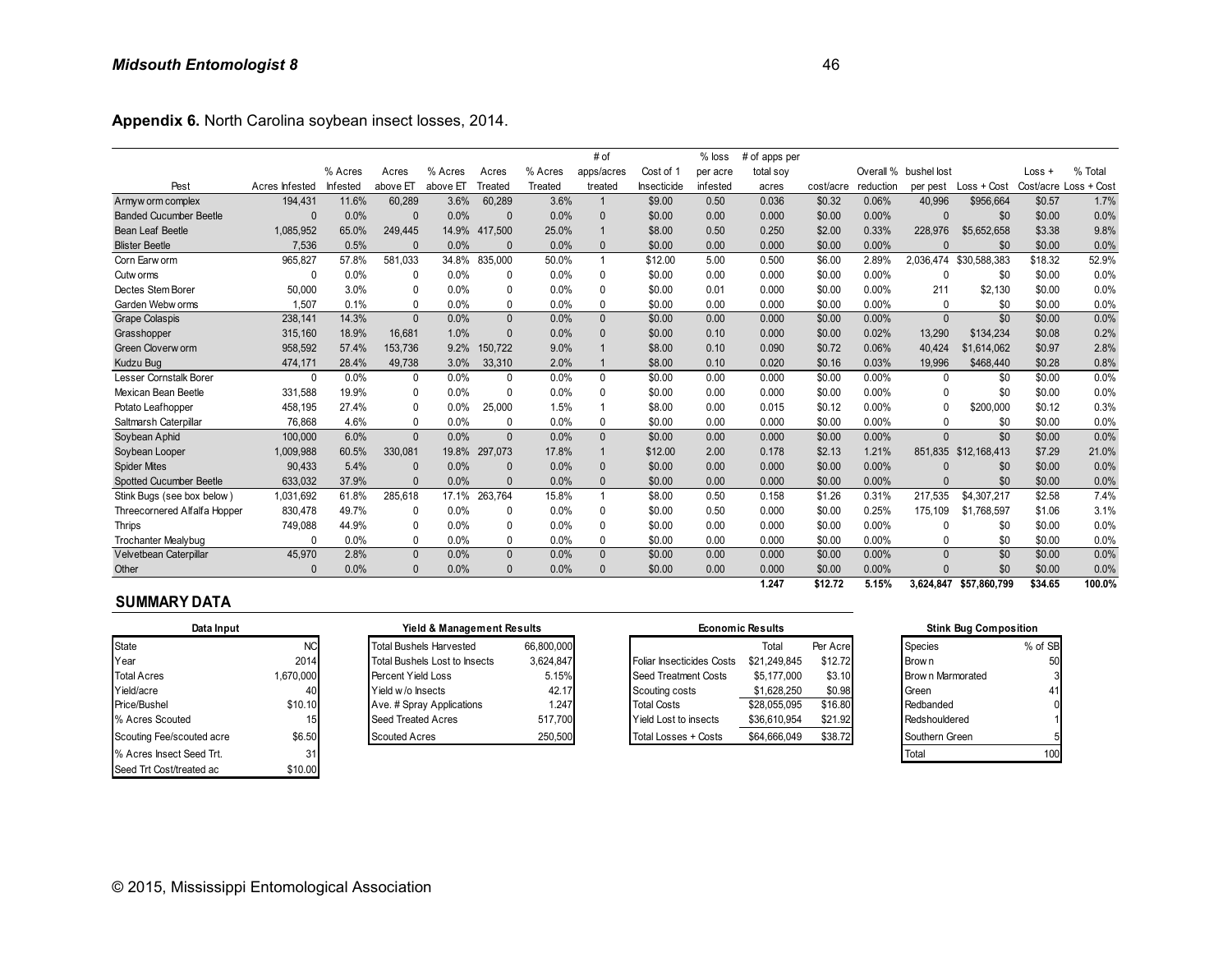|                               |                |          |              |          |          |         | # of         |             | $%$ loss | # of apps per |           |           |                       |               |          |                       |
|-------------------------------|----------------|----------|--------------|----------|----------|---------|--------------|-------------|----------|---------------|-----------|-----------|-----------------------|---------------|----------|-----------------------|
|                               |                | % Acres  | Acres        | % Acres  | Acres    | % Acres | apps/acres   | Cost of 1   | per acre | total soy     |           |           | Overall % bushel lost |               | $Loss +$ | % Total               |
| Pest                          | Acres Infested | Infested | above ET     | above El | Treated  | Treated | treated      | Insecticide | infested | acres         | cost/acre | reduction | per pest              | $Loss + Cost$ |          | Cost/acre Loss + Cost |
| Armyw orm complex             | 350,000        | 23.3%    | 70,000       | 4.7%     | 110,000  | 7.3%    | 1            | \$9.00      | 0.40     | 0.073         | \$0.66    | 0.09%     | 67,176                | \$1,655,044   | \$1.10   | 6.9%                  |
| <b>Banded Cucumber Beetle</b> | O              | 0.0%     | $\Omega$     | 0.0%     | $\Omega$ | 0.0%    | $\Omega$     | \$0.00      | 0.00     | 0.000         | \$0.00    | 0.00%     | $\Omega$              | \$0           | \$0.00   | 0.0%                  |
| Bean Leaf Beetle              | 1,500,000      | 100.0%   | 18,000       | 1.2%     | 25,000   | 1.7%    | $\mathbf{1}$ | \$7.75      | 0.10     | 0.017         | \$0.13    | 0.10%     | 71,974                | \$906.297     | \$0.60   | 3.8%                  |
| <b>Blister Beetle</b>         | 15,000         | 1.0%     | $\Omega$     | 0.0%     | $\Omega$ | 0.0%    | $\Omega$     | \$0.00      | 0.00     | 0.000         | \$0.00    | 0.00%     | $\Omega$              | \$0           | \$0.00   | 0.0%                  |
| Corn Earw orm                 | 45,000         | 3.0%     | 7,000        | 0.5%     | 20,000   | 1.3%    | $\mathbf{1}$ | \$11.00     | 3.00     | 0.013         | \$0.15    | 0.09%     | 64.777                | \$861.292     | \$0.57   | 3.6%                  |
| Cutw orms                     | 4.000          | 0.3%     | 0            | 0.0%     | 400      | 0.0%    | $\mathbf{1}$ | \$7.25      | 0.02     | 0.000         | \$0.00    | $0.00\%$  | 38                    | \$3,280       | \$0.00   | 0.0%                  |
| Dectes Stem Borer             | 1,300,000      | 86.7%    | 0            | 0.0%     | 3.000    | 0.2%    | $\mathbf{1}$ | \$7.75      | 0.30     | 0.002         | \$0.02    | 0.26%     | 187.134               | \$1,875,872   | \$1.25   | 7.8%                  |
| Garden Webw orms              | $\Omega$       | 0.0%     | 0            | 0.0%     | $\Omega$ | 0.0%    | $\mathbf{0}$ | \$0.00      | 0.00     | 0.000         | \$0.00    | 0.00%     | $\mathbf{0}$          | \$0           | \$0.00   | 0.0%                  |
| <b>Grape Colaspis</b>         | 13.000         | 0.9%     | $\mathbf{0}$ | 0.0%     | $\Omega$ | 0.0%    | $\mathbf{0}$ | \$0.00      | 0.05     | 0.000         | \$0.00    | 0.00%     | 312                   | \$3,088       | \$0.00   | 0.0%                  |
| Grasshopper                   | 80.000         | 5.3%     | 200          | 0.0%     | $\Omega$ | 0.0%    | $\mathbf{0}$ | \$0.00      | 0.05     | 0.000         | \$0.00    | 0.00%     | 1,919                 | \$19,001      | \$0.01   | 0.1%                  |
| Green Cloverw orm             | 1,400,000      | 93.3%    | 30,000       | 2.0%     | 40,000   | 2.7%    | $\mathbf{1}$ | \$7.75      | 0.30     | 0.027         | \$0.21    | 0.28%     | 201,528               | \$2,305,132   | \$1.54   | 9.5%                  |
| Kudzu Bug                     | 50,000         | 3.3%     | 3,500        | 0.2%     | 3,000    | 0.2%    | 1            | \$7.75      | 1.00     | 0.002         | \$0.02    | 0.03%     | 23.991                | \$260.766     | \$0.17   | 1.1%                  |
| Lesser Cornstalk Borer        | 0              | 0.0%     | 0            | 0.0%     | 0        | 0.0%    | $\mathbf{0}$ | \$0.00      | 0.00     | 0.000         | \$0.00    | 0.00%     | $\Omega$              | \$0           | \$0.00   | 0.0%                  |
| Mexican Bean Beetle           | 1,000          | 0.1%     | 0            | 0.0%     | $\Omega$ | 0.0%    | 0            | \$0.00      | 0.00     | 0.000         | \$0.00    | 0.00%     | $\mathbf{0}$          | \$0           | \$0.00   | 0.0%                  |
| Potato Leafhopper             | $\mathbf{0}$   | 0.0%     | $\mathbf{0}$ | 0.0%     | $\Omega$ | 0.0%    | $\mathbf{0}$ | \$0.00      | 0.00     | 0.000         | \$0.00    | 0.00%     | $\Omega$              | \$0           | \$0.00   | 0.0%                  |
| Saltmarsh Caterpillar         | 0              | 0.0%     | 0            | 0.0%     | $\Omega$ | 0.0%    | 0            | \$0.00      | 0.00     | 0.000         | \$0.00    | 0.00%     | $\Omega$              | \$0           | \$0.00   | 0.0%                  |
| Soybean Aphid                 | 20,000         | 1.3%     | 800          | 0.1%     | 200      | 0.0%    | $\mathbf{1}$ | \$7.75      | 0.10     | 0.000         | \$0.00    | 0.00%     | 960                   | \$11,051      | \$0.01   | 0.0%                  |
| Soybean Looper                | 300,000        | 20.0%    | 2,500        | 0.2%     | 7,000    | 0.5%    | $\mathbf{1}$ | \$14.00     | 0.20     | 0.005         | \$0.07    | 0.04%     | 28,790                | \$383,019     | \$0.26   | 1.6%                  |
| <b>Spider Mites</b>           | 20,000         | 1.3%     | $\mathbf{0}$ | 0.0%     | $\Omega$ | 0.0%    | $\mathbf 0$  | \$0.00      | 0.05     | 0.000         | \$0.00    | 0.00%     | 480                   | \$4,750       | \$0.00   | 0.0%                  |
| Spotted Cucumber Beetle       | U              | 0.0%     | $\Omega$     | 0.0%     | $\Omega$ | 0.0%    | $\mathbf{0}$ | \$0.00      | 0.00     | 0.000         | \$0.00    | 0.00%     | $\Omega$              | \$0           | \$0.00   | 0.0%                  |
| Stink Bugs (see box below)    | 1,300,000      | 86.7%    | 440,000      | 29.3%    | 570,000  | 38.0%   | 1.2          | \$7.75      | 1.10     | 0.456         | \$3.53    | 0.95%     | 686,156               | \$12,093,948  | \$8.06   | 50.1%                 |
| Threecornered Alfalfa Hopper  | 700,000        | 46.7%    | 32,000       | 2.1%     | 30,000   | 2.0%    | $\mathbf{1}$ | \$7.75      | 0.20     | 0.020         | \$0.16    | 0.09%     | 67.176                | \$897,544     | \$0.60   | 3.7%                  |
| Thrips                        | 1,500,000      | 100.0%   | 0            | 0.0%     | 50,000   | 3.3%    | $\mathbf{1}$ | \$7.25      | 0.10     | 0.033         | \$0.24    | 0.10%     | 71,974                | \$1,075,047   | \$0.72   | 4.5%                  |
| <b>Trochanter Mealybug</b>    | 400            | 0.0%     | 0            | 0.0%     | $\Omega$ | 0.0%    | 0            | \$0.00      | 0.30     | 0.000         | \$0.00    | $0.00\%$  | 58                    | \$570         | \$0.00   | 0.0%                  |
| Velvetbean Caterpillar        | $\mathbf{0}$   | 0.0%     | $\mathbf{0}$ | 0.0%     | $\Omega$ | 0.0%    | $\Omega$     | \$7.25      | 0.00     | 0.000         | \$0.00    | 0.00%     | $\Omega$              | \$0           | \$0.00   | 0.0%                  |
| Other                         | $\Omega$       | 0.0%     | $\mathbf{0}$ | 0.0%     | 600,000  | 40.0%   |              | \$3.00      | 0.00     | 0.400         | \$1.20    | 0.00%     |                       | \$1,800,000   | \$1.20   | 7.5%                  |
|                               |                |          |              |          |          |         |              |             |          | 1.048         | \$6.37    | 2.05%     | 1.474.444             | \$24,155,700  | \$16.10  | 100.0%                |

#### **SUMMARY DATA**

| VUIT                      |           | U.U.70                         | <b>U.U70 0UU,UUU</b><br>40.070 | <b>JU.CG</b><br>v.vv             | <b>0.400</b>            | <b>JI.ZU</b> | <b>U.UU70</b> | $\mathbf{U}$     | <b>JUU,UUU</b>               | <b>JI.ZU</b> |
|---------------------------|-----------|--------------------------------|--------------------------------|----------------------------------|-------------------------|--------------|---------------|------------------|------------------------------|--------------|
|                           |           |                                |                                |                                  | 1.048                   | \$6.37       | 2.05%         |                  | 1,474,444 \$24,155,700       | \$16.10      |
| <b>SUMMARY DATA</b>       |           |                                |                                |                                  |                         |              |               |                  |                              |              |
| Data Input                |           |                                | Yield & Management Results     |                                  | <b>Economic Results</b> |              |               |                  | <b>Stink Bug Composition</b> |              |
| State                     | TN        | <b>Total Bushels Harvested</b> | 70.500.000                     |                                  | Total                   | Per Acre     |               | <b>Species</b>   |                              | % of SB      |
| Year                      | 2014      | Total Bushels Lost to Insects  | 1.474.444                      | <b>Foliar Insecticides Costs</b> | \$9,558,700             | \$6.37       |               | Brow n           |                              | 10           |
| <b>Total Acres</b>        | 1,500,000 | Percent Yield Loss             | 2.05%                          | Seed Treatment Costs             | \$5,460,000             | \$3.64       |               | Brown Marmorated |                              |              |
| Yield/acre                | 47        | Yield w/o Insects              | 47.98                          | Scouting costs                   | \$4,387,500             | \$2.93       |               | Green            |                              | 87           |
| Price/Bushel              | \$9.90    | Ave. # Spray Applications      | 1.048                          | <b>Total Costs</b>               | \$19,406,200            | \$12.94      |               | Redbanded        |                              | 0            |
| % Acres Scouted           | 45        | <b>Seed Treated Acres</b>      | 780,000                        | Yield Lost to insects            | \$14,597,000            | \$9.73       |               | Redshouldered    |                              |              |
| Scouting Fee/scouted acre | \$6.50    | <b>Scouted Acres</b>           | 675,000                        | Total Losses + Costs             | \$34,003,200            | \$22.67      |               | Southern Green   |                              | 0            |
| % Acres Insect Seed Trt.  | 52        |                                |                                |                                  |                         |              |               | Total            |                              | 100          |
| Seed Trt Cost/treated ac  | \$7.00    |                                |                                |                                  |                         |              |               |                  |                              |              |
|                           |           |                                |                                |                                  |                         |              |               |                  |                              |              |